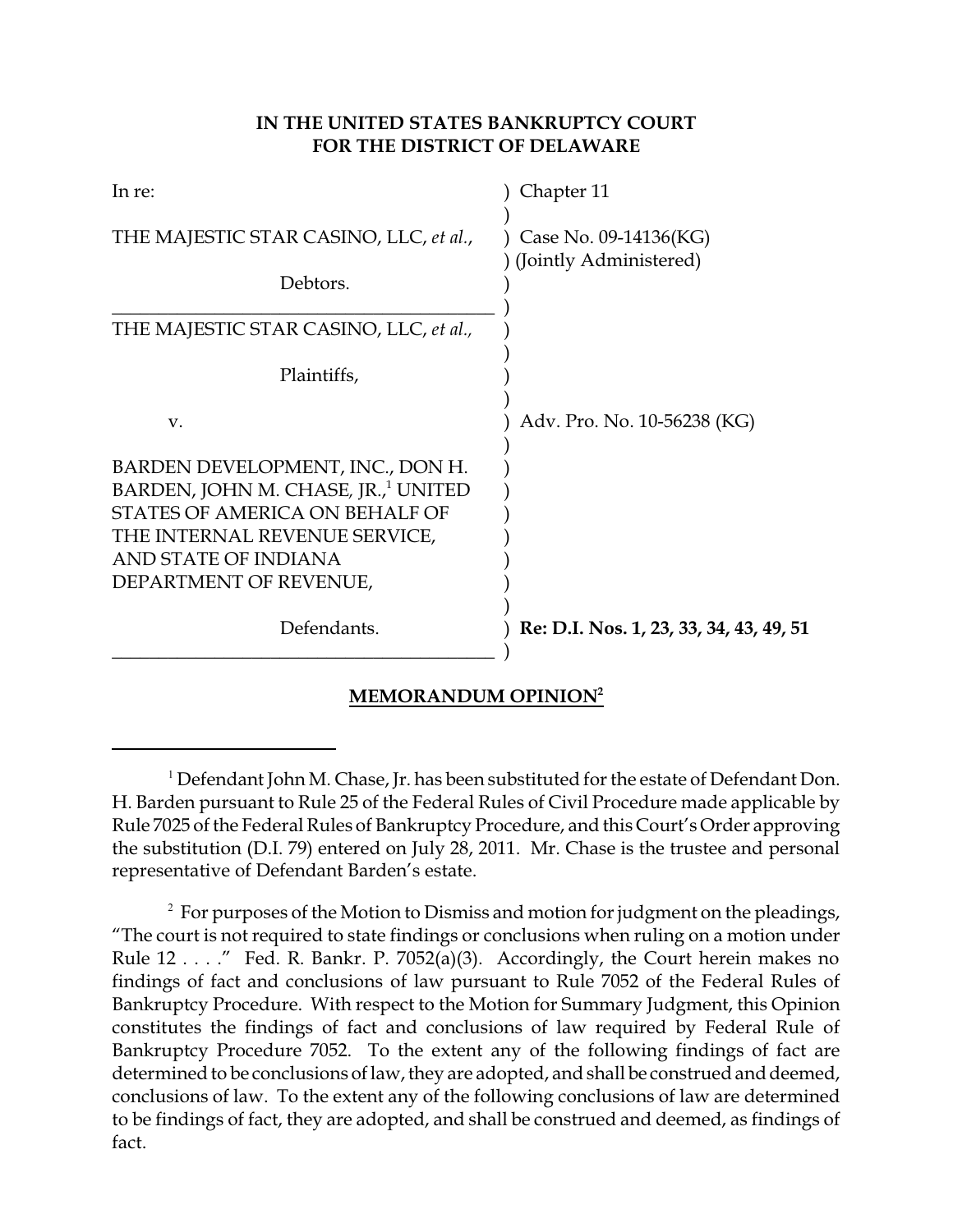The Court has before it the Majestic Star Casino, LLC's and affiliated entities' ("Debtors") Motion for Summary Judgment Against All Defendants (the "Summary Judgment Motion") (D.I. 43) on Counts I and II of the Debtors' Complaint filed in the above captioned adversary proceeding on December 31, 2010 (the "Complaint") (D.I. 1). The Debtors' seek to avoid a transfer and disposition of alleged property of the estate under §§ 549, 550 and 362 of title 11 of the United States Code (the "Bankruptcy Code"). Defendant United States of America on Behalf of the Internal Revenue Service (the "IRS") filed its Motion to Dismiss on February 14, 2011 (the "Motion to Dismiss") (D.I. 23). Defendants Don H. Barden ("Barden") and Barden Development, Inc. ("BDI"), filed their joint Motion for Judgment on the Pleadings and Memorandum in Support on February 28, 2011 (D.I. 33, 34). The Debtors filed their Summary Judgment Motion on March 16, 2011. Thereafter, Defendant Indiana Department of Revenue filed its Opposition to Debtor-Plaintiff's Motion for Summary Judgment Against All Defendants on April 13, 2011 (D.I. 49). The Court heard oral argument on July 29, 2011. At issue is whether a non-debtor parent's revocation of its "S" corporation status, which subsequently by operation of the Internal Revenue Code, 26 U.S.C. § *et. seq.* (the "IRC") revoked the debtor-subsidiary's "qualified subchapter "S" subsidiary" ("QSub") status, is an avoidable transfer of estate property in violation of Bankruptcy Code § 549. The Court must first determine whether the Debtors' QSub status is property of the estate. For the reasons discussed below, the Court will grant the Debtors' Motion for Summary Judgment, and deny both Defendants BDI and Barden's Motion for Judgment on the Pleadings, and the IRS's Motion to Dismiss.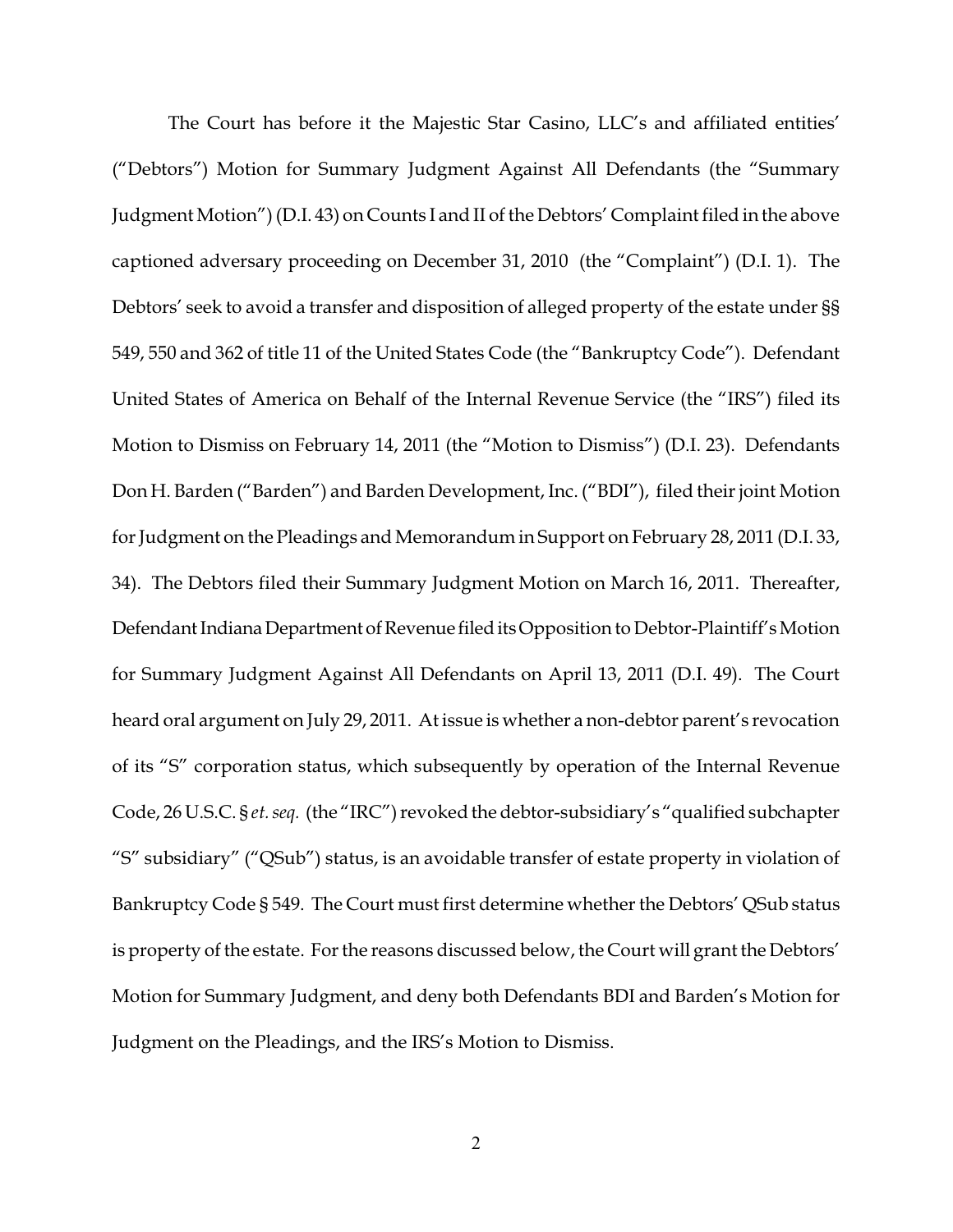#### **I. JURISDICTION**

The Court has jurisdiction over this adversary proceeding pursuant to 28 U.S.C. §§ 157 and 1334. This is a core proceeding under 28 U.S.C. § 157(b)(2). Venue is proper pursuant to 28 U.S.C. §§ 1408 and 1409.

### **II. FACTS**

Founded in 1993, the Debtors operate as a multi-jurisdictionalgaming company that owns casino properties in Indiana and other states. Compl. at ¶ 10. Defendant BDI is the non-debtor parent of the Debtors, including The Majestic Star Casino, II ("MSC II"). Compl. at ¶¶2, 16. Prior to and as of November 23, 2009, (the "Petition Date"), BDI was classified as an "S" corporation under subchapter  $S<sup>3</sup>$  of the IRC and, effective 2005, BDI elected to classify its wholly-owned subsidiary, MSC II, as a QSub<sup>4</sup>. *Id.* at ¶2. Defendant Barden is the sole shareholder of BDI and is the President and Chief Executive Officer of MSC II. *Id.* at ¶ 12.

Because it was a QSub, MSC II was not required to pay federal and state income

 $3$  The operations of an "S" corporation are subject to only one level of taxation. Its income and losses are passed through to its shareholders and the corporation itself is generally exempt from the taxes imposed under chapter 1 of the IRC. The same is true of a QSub. A "C" corporation, by contrast, is subject to two levels of taxation. Its net income is subject to tax at the corporate level and any distributions made by the corporation to its shareholders are subject to a second level of tax.

 $<sup>4</sup>$  To qualify as a QSub, the entity must be a domestic corporation that is wholly-</sup> owned by an "S" corporation and one which the "S" corporation elects to treat as a QSub. *See* 26 U.S.C. § 1361(b)(3)(A). Although BDI owns the stock of MSC II through two intermediate entities - Majestic Holdco and The Majestic Casino, LLC (Bennett Affidavit at ¶¶ 5-7)- these two entities are disregarded for federal income tax purposes, and BDI is treated as the direct owner of MSC II. 26 C.F.R. § 301.7701-3(b). Therefore, MSC II met the requirements for Qsub status.(Bennett Affidavit at ¶¶ 3-8).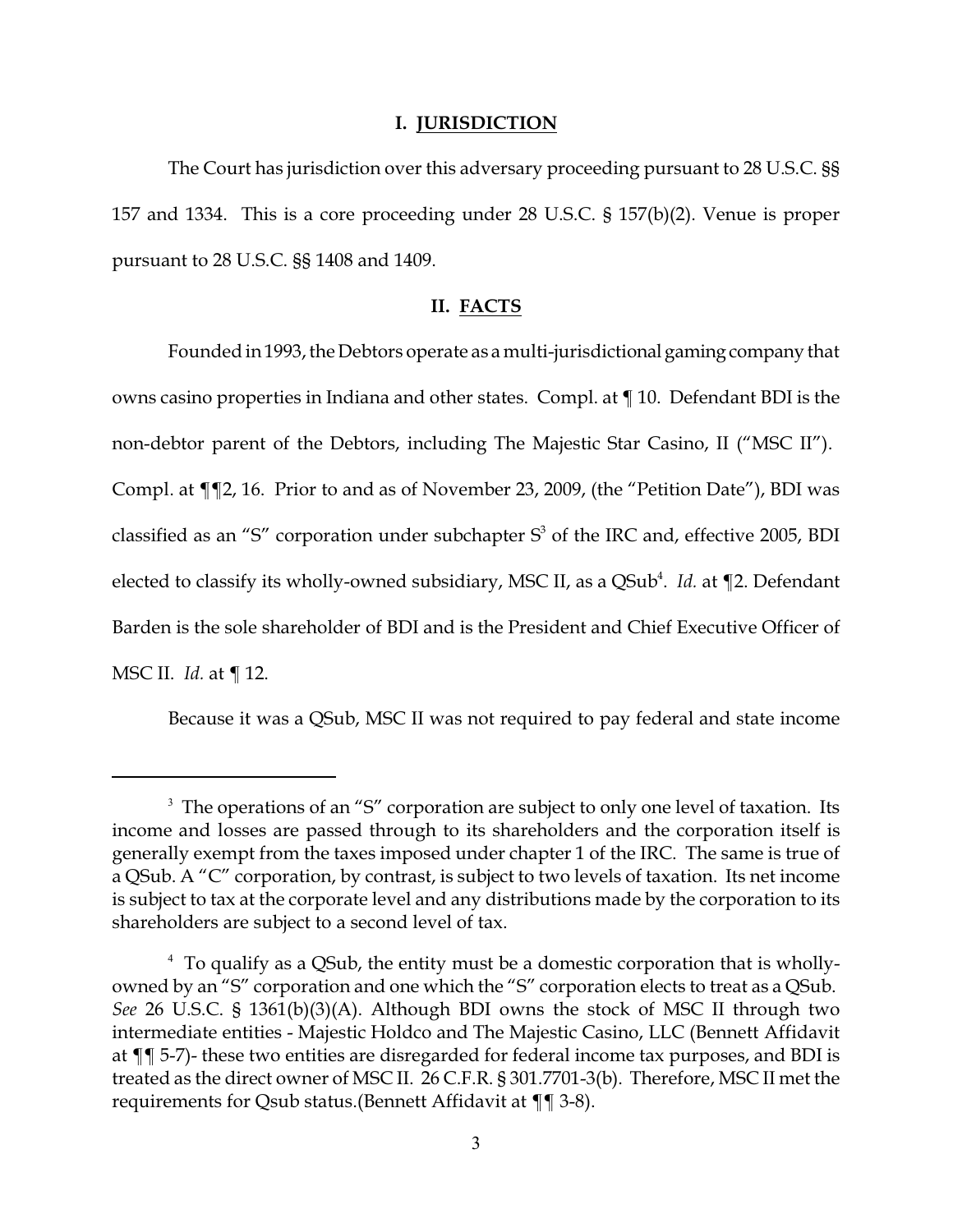taxes on its net taxable income under chapter 1 of the IRC and chapter 2 of the Indiana Code. *Id.* at ¶¶ 2, 17-20. *See* 26 U.S.C. §§ 1361(b)(3)(A), 1362(a), 1366(a)-(b); Ind. Code § 6-3- 2-2-8(2); 26 C.F.R. § 1.1361-(4)(a). Additionally, MSC II was not required to file income tax returns separate from BDI. Compl. at ¶ 2 n.2. Instead, since a QSub is treated as a flowthrough entity, BDI's income tax return included all items of income or loss generated by MSC II. *Id.* Although this income and loss must be reported on its tax return, an "S" corporation like BDI generally is not required to pay tax on such income; rather, the items of income and loss are reported on the personal tax return of the "S" corporation's shareholders (in this case, BDI's sole shareholder, Barden), who may be required to pay tax on the income. *Id.* at ¶ 2 n.2. *See* 26 C.F.R. § 1.1366-1(a).

On the Petition Date, both BDI and MSC II retained their status as an "S" corporation and QSub, respectively. Compl. at ¶¶2, 17, 30. After the Petition Date, but before March 16, 2010, BDI filed a notice with the IRS revoking its status as an "S" corporation as of January 1, 2010 (the "Revocation"). *Id.* at ¶ 21. As a result, U.S. Treasury regulations dictated that, MSC II's QSub status was automatically terminated as of the end of the prior tax year,<sup>5</sup> December 31, 2009, and both BDI and MSC II became "C" corporations as of January 1, 2010. *Id.* at ¶ 21. 26 U.S.C. §§ 1361(b)(3)(B)-(C), 1362(d); 26 C.F.R. §§ 1.1361-4(a), 1.1361-5(a)-(b), 1.1362-2(a).

 $5$  The QSub's status was automatically terminated pursuant to 26 U.S.C. § 1361(b)(3)(B) because it no longer met the statutory requirement of being wholly-owned by an "S" corporation.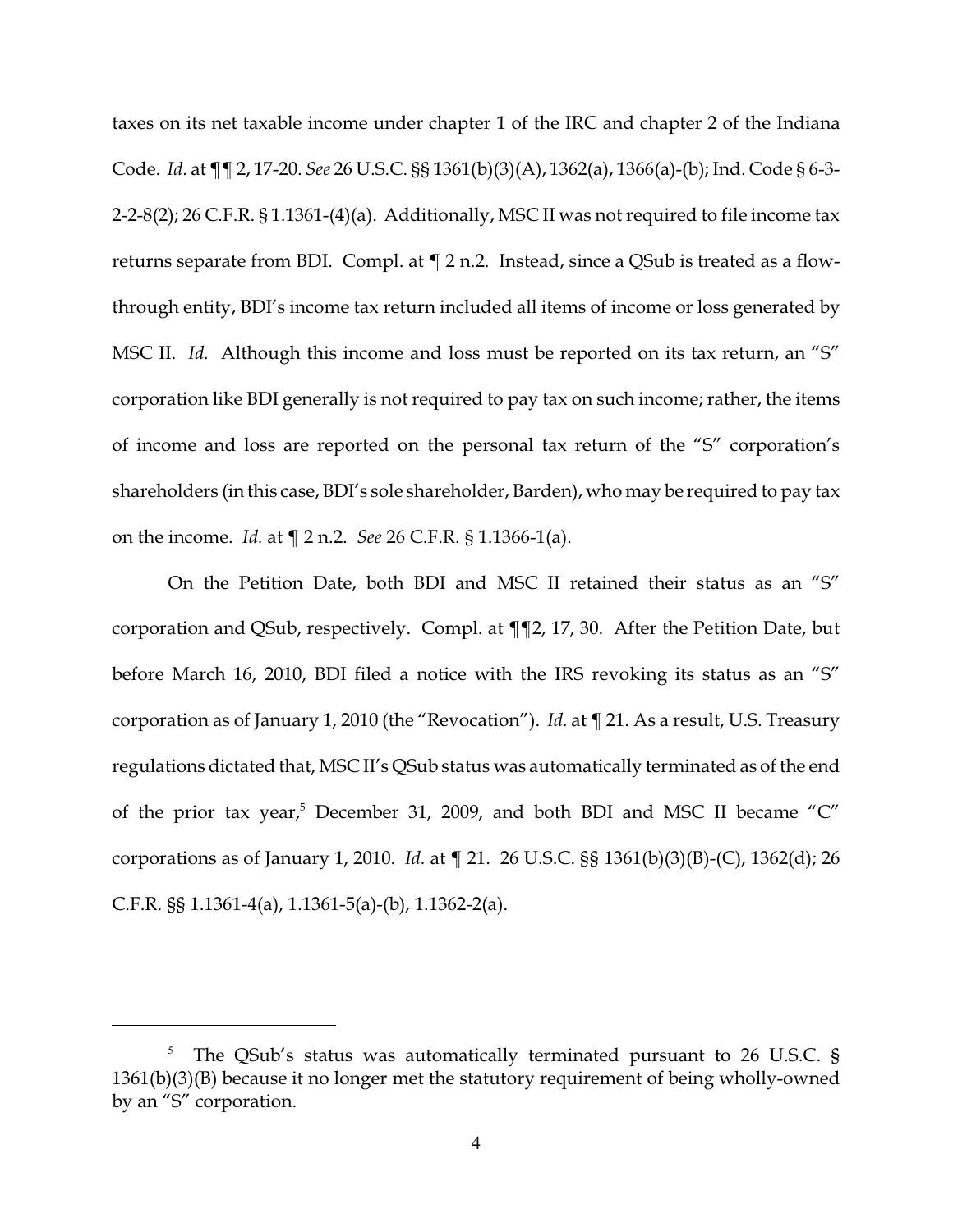As a consequence of becoming a "C" corporation, MSC II became responsible for filing its own tax returns and paying income taxes on its holdings and operations (26 C.F.R. §§ 1.11-1(a); 1.6016-1-1.6016-4), which include the Majestic Star II riverboat casino and the Majestic Star Hotel at Buffington Harbor in Gary, Indiana. Compl. at ¶¶22, 25.

Neither BDI nor Barden sought or obtained authorization from the Court for the Revocation. *Id.* at ¶ 23. The Complaint alleges that BDI and Barden did not consult with the Debtors or the Debtors' advisors before the Revocation. *Id.* The Debtors did not learn of the termination of MSC II's QSub status until July 19, 2010, which is believed to be at least four months after BDI and Barden filed the Revocation with the IRS. *Id.* at ¶ 24.

The Debtors allege that because MSC II was not informed about the Revocation, it was unaware that it had a new obligation to report and pay income taxes. *Id.* at ¶ 27. The Debtors allege that due to the change of MSC II's tax status, MSC II has had to pay approximately \$2.26 millioninestimatedincome tax to the Indiana Department of Revenue for 2010 that it otherwise would not have had to pay. *Id.* However, as of April 2011, the Debtors had paid no federal income taxes to the IRS as a result of the Revocation. If the Debtors owe any federal taxes, they had to make their estimated tax payments for MSC II to the IRS on April 15, 2011. Additionally, the Debtors had to make their estimated tax payments and penalties for the year ended December 31, 2010, to the Indiana Department of Revenue, on April 20, 2011. *Id.*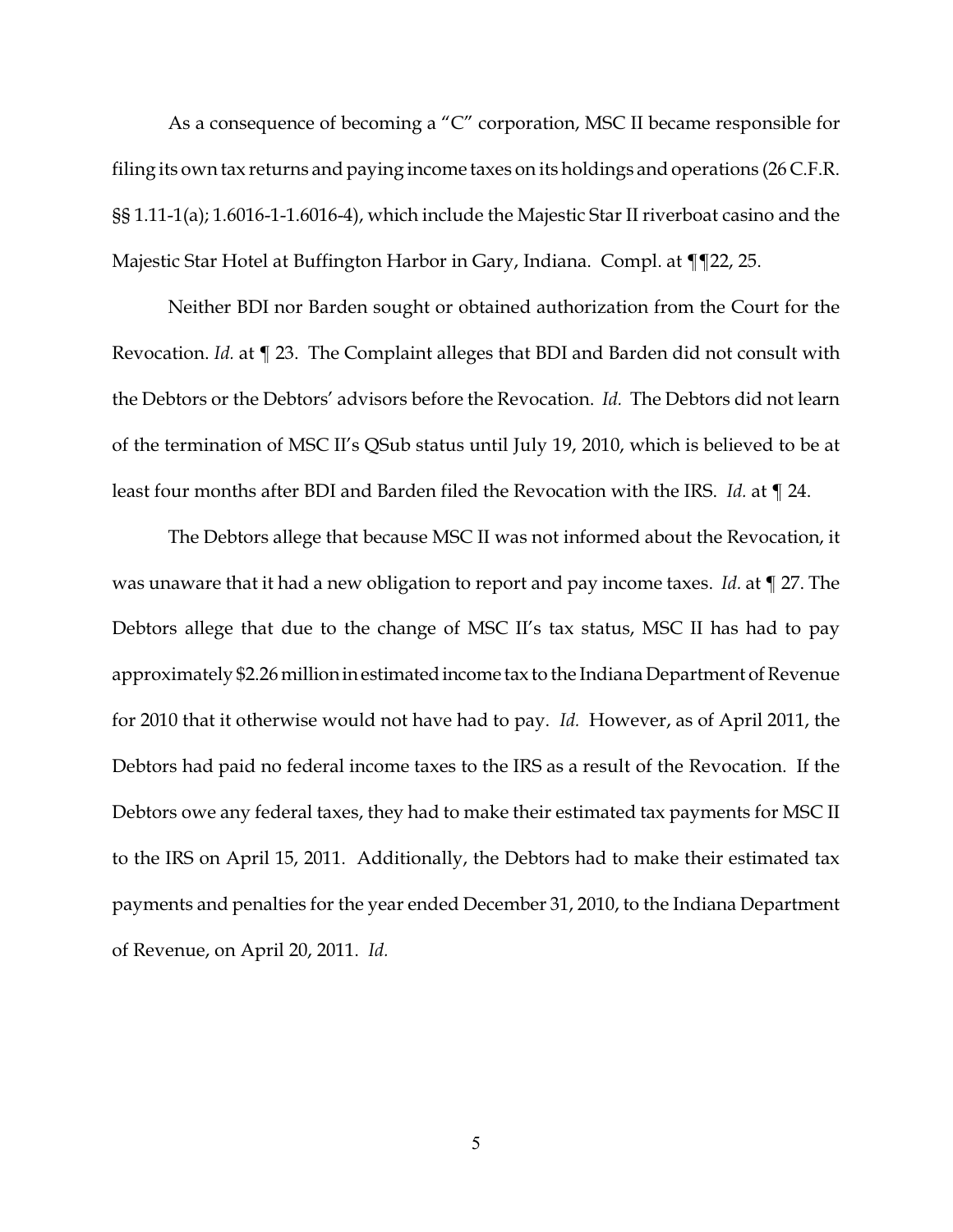#### **III. DISCUSSION**

Debtors seek summary judgment on both counts alleged in the Complaint against all Defendants pursuant to Fed. R. Civ. P. 56(a) and Fed. R. Bankr. P. 7056. Defendants Indiana Department of Revenue, BDI, Barden, and the IRS have filed oppositions to the Summary Judgment Motion. Additionally, the IRS has filed a Motion to Dismiss the Complaint for lack of jurisdiction under Fed. R. Civ. P. 12(c), incorporated by Fed .R. Bankr. P. 7012(b), or alternatively F.R. Civ. P. 12(b)(6), for failing to state a claim upon which relief can be granted. Finally, Defendants Barden and BDI have filed their Motion for Judgment on the Pleadings under Fed. R. Civ. P. 12(c). With respect to the IRS's Motion to Dismiss and Defendants Barden and BDI's Motion for Judgment on the Pleadings the question is whether the Debtors have sufficiently stated facts which, if proven, would entitle them to relief. Secondly, with respect to the Summary Judgment Motion, the question is whether there is no genuine issue of material fact and that the moving party is entitled to judgment as a matter of law.

## *The IRS's Motion to Dismiss*

#### *Lack of Jurisdiction*

The IRS argues that this Court does not have jurisdiction under § 505(a)(1) over the claims alleged in the Complaint because the Debtors have not alleged that MSC II has not paid any federal corporate income taxes or filed any federal income tax returns. The IRS argues that the only relief the Debtors seek is restoration of BDI's "S" Corporation status and MSC II's QSub status for use in future tax returns. As a result, the IRS argues that the request is not yet ripe for review because there is no actual controversy between the parties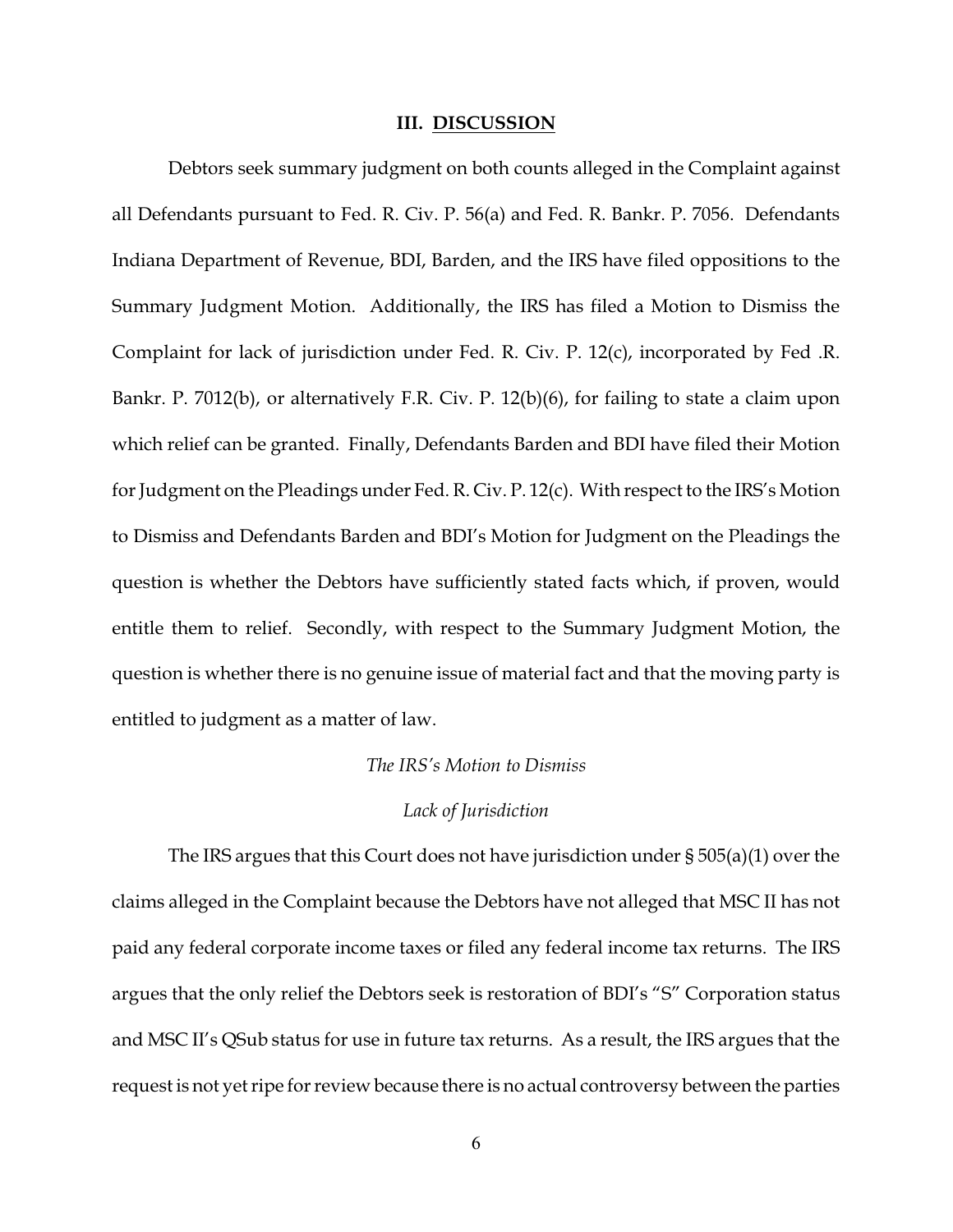at this time. Motion to Dismiss at 2, 4-5. The IRS argues that in essence, the Debtors "are seeking a ruling concerning MSC II's tax status to assist them in computing their future corporate income tax liabilities." Motion to Dismiss, at 5.

The Court disagrees with the IRS's argument that it does not have jurisdiction over the Debtors' claims. The IRS's position is based on a fundamental flaw that the Debtors' claims against the IRS, regard the amount or legality of any tax claim under section  $505(a)(1)$ . The Debtors are not seeking a declaratory judgment of the amount of any tax under section 505(a)(1), rather, the Debtors are seeking to avoid the revocation of MSC II's QSub status as an unauthorized transfer of estate property under § 549. This Court has jurisdiction under 28 U.S.C. § 157(b)(2) to determine an avoidable transfer under § 549, and the IRS's lack of jurisdiction argument.

## *Failure to State a Claim*

The IRS also argues that the Motion to Dismiss should be granted because the Debtors failed to state a claim upon which relief can be granted. A motion to dismiss pursuant to Rule 12(b)(6) serves to test the sufficiency of the factual allegations in a plaintiff's complaint. *Bell Atl. Corp. v. Twombly*, 550 U.S. 544, 557, (2007); *Kost v. Kozakiewicz*, 1 F.3d 176, 183 (3d Cir. 1993). To survive a motion to dismiss under Rule 12(b)(6), a plaintiff's complaint must contain sufficient "factual allegations" which, if true, would establish "plausible grounds" for a claim: "the threshold requirement ... [is] that the 'plain statement' possess enough heft to 'sho[w] that the pleader is entitled to relief.' " *Twombly*, 550 U.S. at 557, 127 S.Ct. 1955. "To prevent dismissal, all civil complaints must now set out 'sufficient factual matter' to show that the claim is facially plausible. This then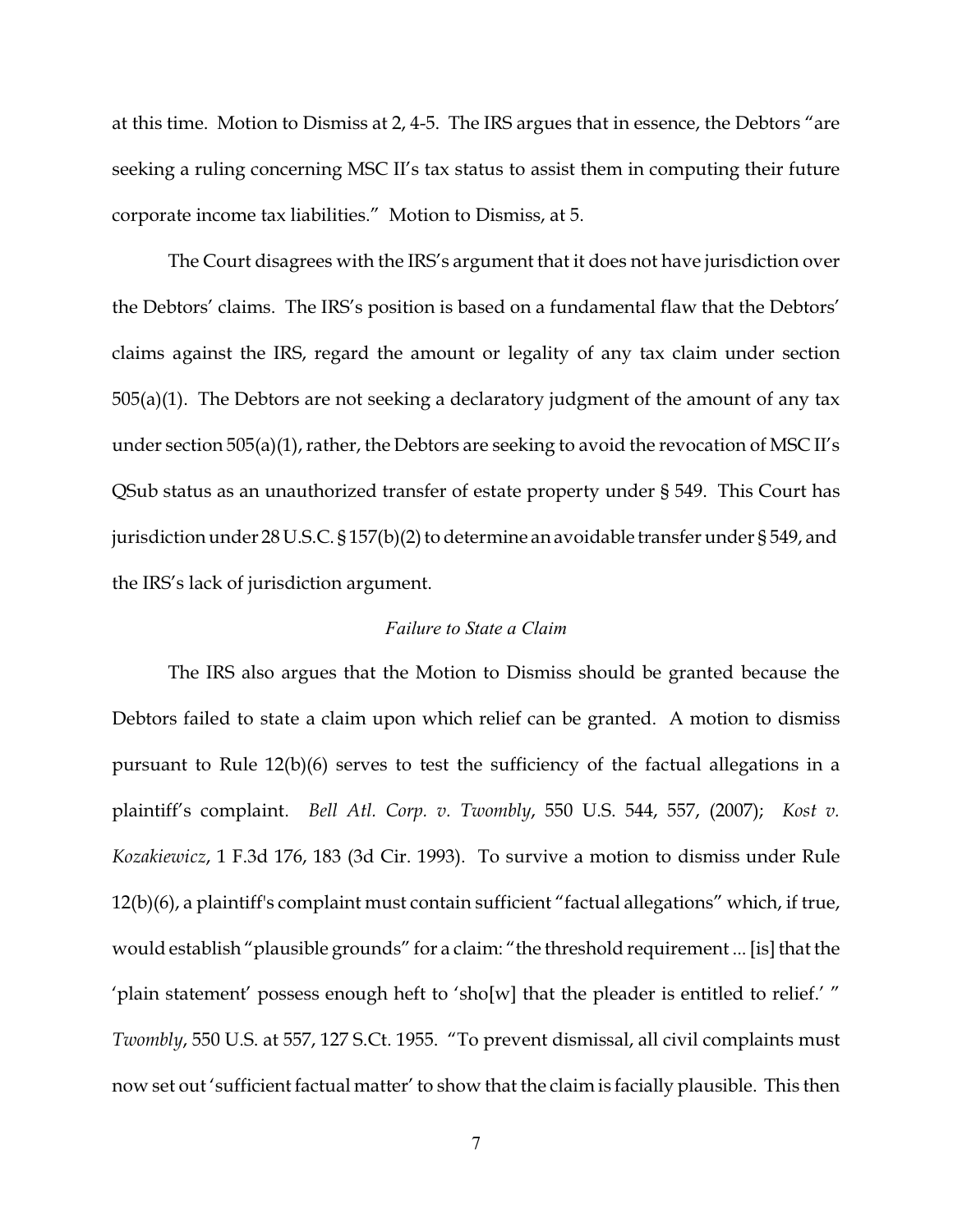'allows the court to draw the reasonable inference that the defendant is liable for the misconduct alleged.'" *Fowler v. UPMC Shadyside*, 578 F.3d 203, 210 (3d Cir. 2009)(quoting *Ashcroft v. Iqbal*, 129 S.Ct. 1937, 1948-50)). However, "labels and conclusions" or "formulaic recitation of the elements of a cause of action" are not sufficient. *Twombly*, 550 U.S. at 555, 127 S.Ct. 1955. Legal conclusions are not entitled to the presumption of truth. *Ashcroft v. Iqbal*, ––– U.S. ––––, 129 S.Ct. 1937, 1949, 173 L.Ed.2d 868 (2009). In deciding a motion to dismiss under Rule 12(b)(6), a court tests the sufficiency of the factual allegations and evaluates whether a plaintiff is "entitled to offer evidence to support the claims," and "not whether a plaintiff will ultimately prevail." *Oatway v. Am. Int'l Group, Inc.*, 325 F.3d 184, 187 (3d Cir. 2003). This is true even if "actual proof of those facts is improbable" and "a recovery is very remote and unlikely." *Twombly*, 550 U.S. at 556, 127 S.Ct. 1955.

As discussed above, the Court must accept as true all allegations in the Amended Complaint and draw reasonable inferences in a light most favorable to the plaintiff. *Phillips v. County of Allegheny*, 515 F.3d 224, 231 (3d Cir. 2008); *Morse v. Lower Merion School District*, 132 F.3d 902, 905 (3d Cir. 1997). However, "a court need not credit a plaintiff's 'bald assertions' or 'legal conclusions' when deciding a motion to dismiss." *Sands v. McCormick*, 502 F.3d 263, 267-68 (3d Cir. 2007) (quoting *Morse*, 132 F.3d at 906).

As discussed in further detail *infra*, the Debtors have alleged sufficient facts which, if accepted as true, establish a plausible ground for a claim that there was a postpetition unlawful transfer of property of the estate that was not authorized under title 11 or by the Court. Therefore, the Defendants' Motion to Dismiss for failure to state a claim is denied.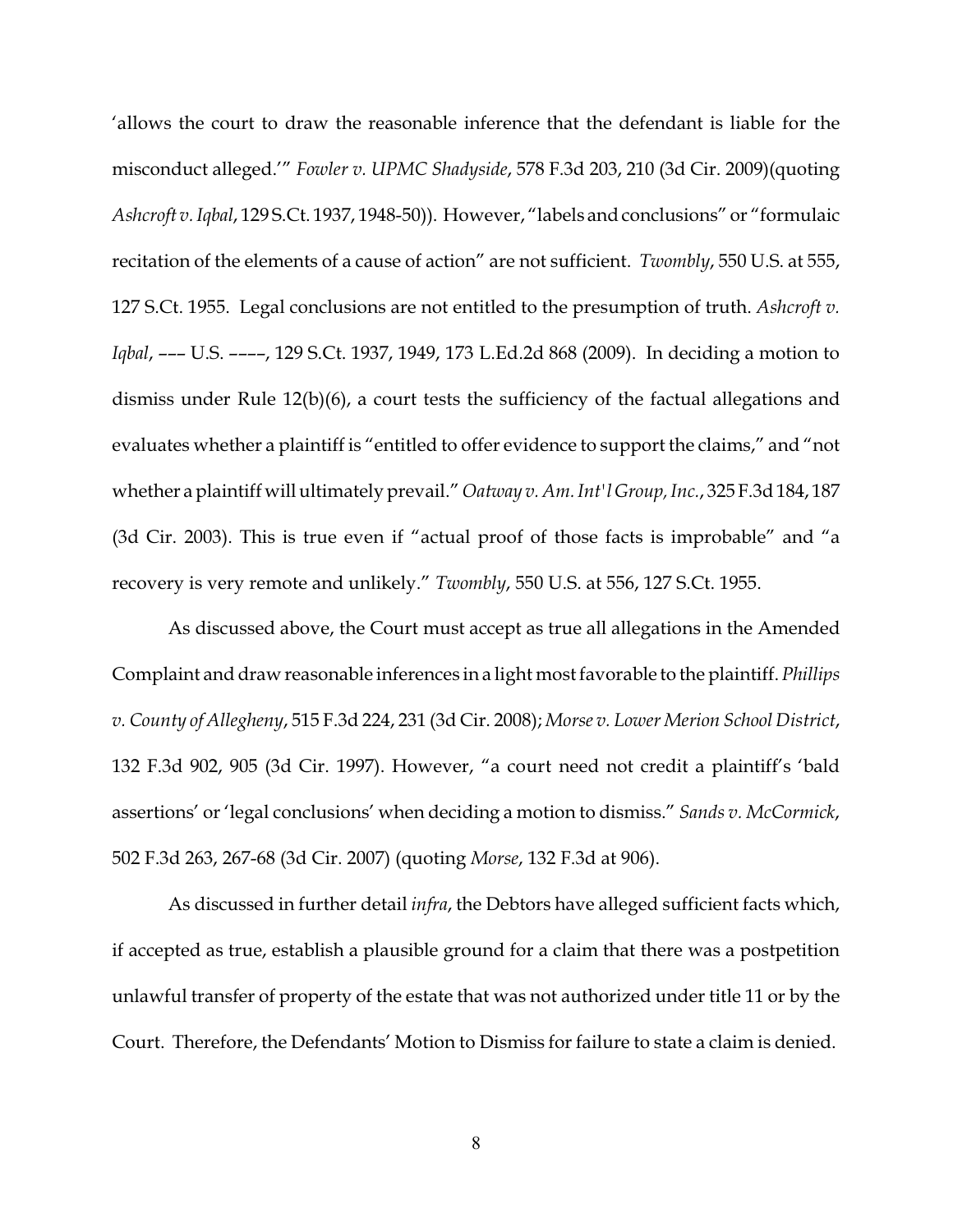#### *Defendants' Barden and BDI's Motion for Judgment on the Pleadings*

Defendants Barden and BDI have filed a Motion for Judgment on the Pleadings under Fed. R. Civ. P. 12(c). The standard for a Rule 12(c) motion is the same as the standard for a Rule 12(b)(6) motion to dismiss for failure to state a claim upon which relief can be granted. *In re Fedders North America*, *Inc.*, 422 B.R. 5 (Bankr. D. Del. 2010) (*citing In re G-I Holdings, Inc.,* 328 B.R.691, 693-94 (D. N.J. 2005); *Children's Seashore House v. Waldman*, 197 F.3d 654, 657 n.1 (3d Cir. 1999). Defendants Barden and BDI argue that the Complaint should be dismissed because the Debtors have failed to identify any cognizable legal theory under which they would be entitled to relief under Sections 549, 550, or 362 of the Bankruptcy Code. First, the Defendants argue that under the IRC, a QSub has no separate tax existence and therefore the QSub has no cognizable property interest under tax law. Second, the Defendants argue that the ability to qualify as a QSub depends entirely on the elections made and tax status of the parent corporation. Therefore, the tax status of the QSub is solely a property right of the parent corporation. Finally, the Defendants argue that the cases holding that a debtor "S" Corporation has a property right in its "S" corporation status are inapposite because those cases did not involve a QSub. Moreover, the Debtors argue that none of those cases which avoid a debtor's revocation of its status as an "S" corporation have been extended to restrict a non-debtor "S" corporation parent of the debtor QSub from exercising its authority to elect or revoke the election of its subsidiaries' tax status.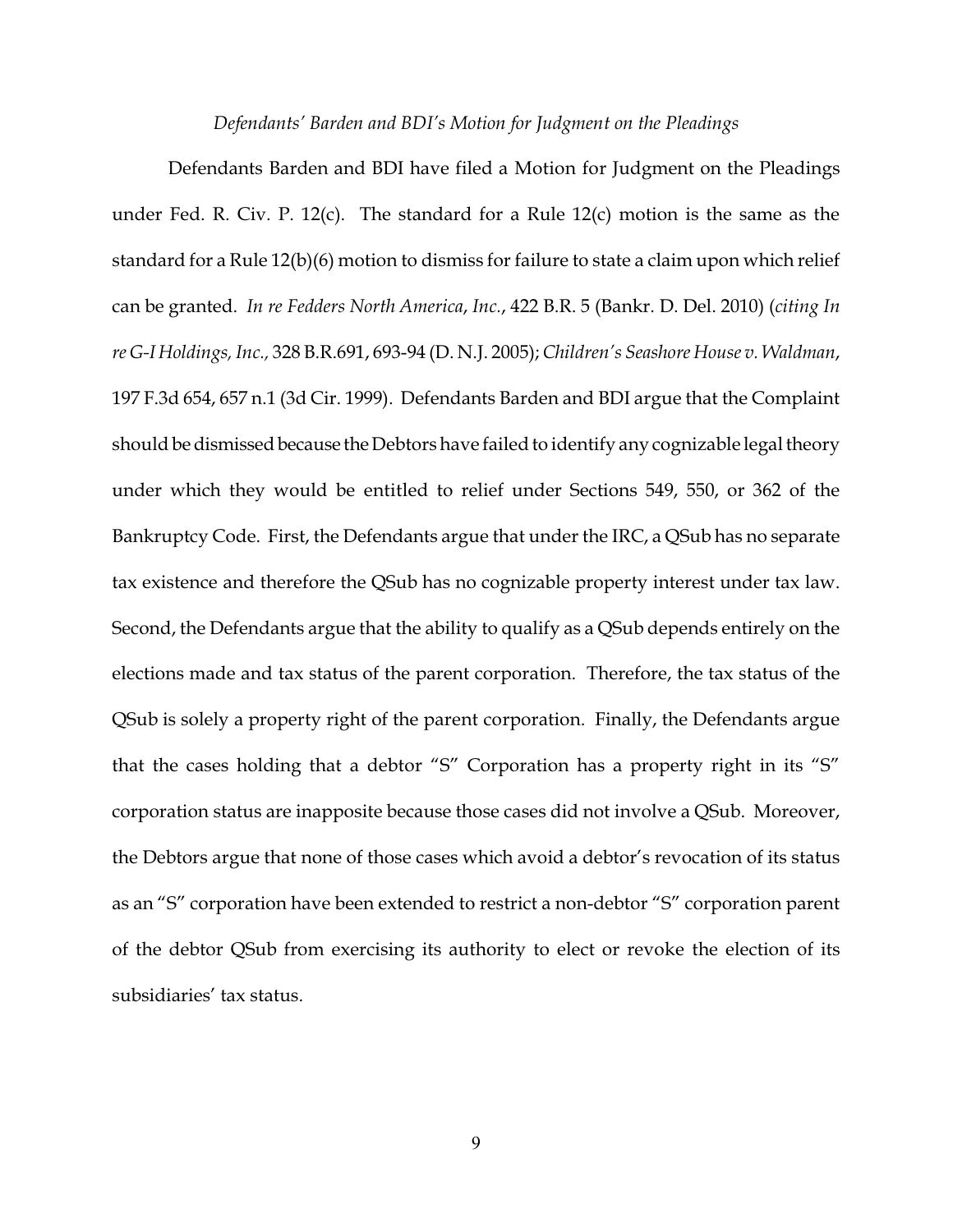For purposes of the Motion for Judgment on the Pleadings, the Debtors have alleged sufficient facts which if accepted as true, establish a plausible ground for a claim that there was a postpetition unlawful transfer of property of the estate that was not authorized under title 11 or by the Court. Therefore, Defendants Barden and BDI's Motion for Judgment on the Pleadings is denied. The Defendants' substantive arguments are discussed *infra*, in the Court's Summary Judgment discussion.

#### *Summary Judgment Standard*

Pursuant to Federal Rule of Civil Procedure 56(a), made applicable to adversary proceedings by Federal Rule of Bankruptcy Procedure 7056, a court may grant summary judgment where "there is no genuine dispute as to any material fact and the movant is entitled to judgment as a matter of law." Fed.R.Civ.P. 56(a). A material fact is one that "might affect the outcome of the suit under the governing law." *Anderson v. Liberty Lobby, Inc.*, 477 U.S. 242, 248 (1986). A dispute regarding a material fact is genuine "when reasonable minds could disagree on the result" *Delta Mills, Inc. v. GMAC Comm. Fin., Inc. (In re Delta Mills, Inc .)*, 404 B.R. 95, 105 (Bankr.D.Del.2009). The moving party bears the burden of demonstrating an entitlement to summary judgment. *McAnaney v. Astoria Fin. Corp.*, 665 F.Supp.2d 132, 141 (E.D.N.Y.2009).

Summary judgment serves to "isolate and dispose of factually unsupported claims or defenses" and avoid unnecessary trial where the facts are settled. *Delta Mills*, 404 B.R. at 104 (*quoting Celotex Corp. v. Catrett*, 477 U.S. 317 (1986)). Thus, at the summary judgment stage, the court's function is not to weigh the evidence and determine the truth of the matter, but to determine whether there is a genuine issue for trial. *Pearson v. Component*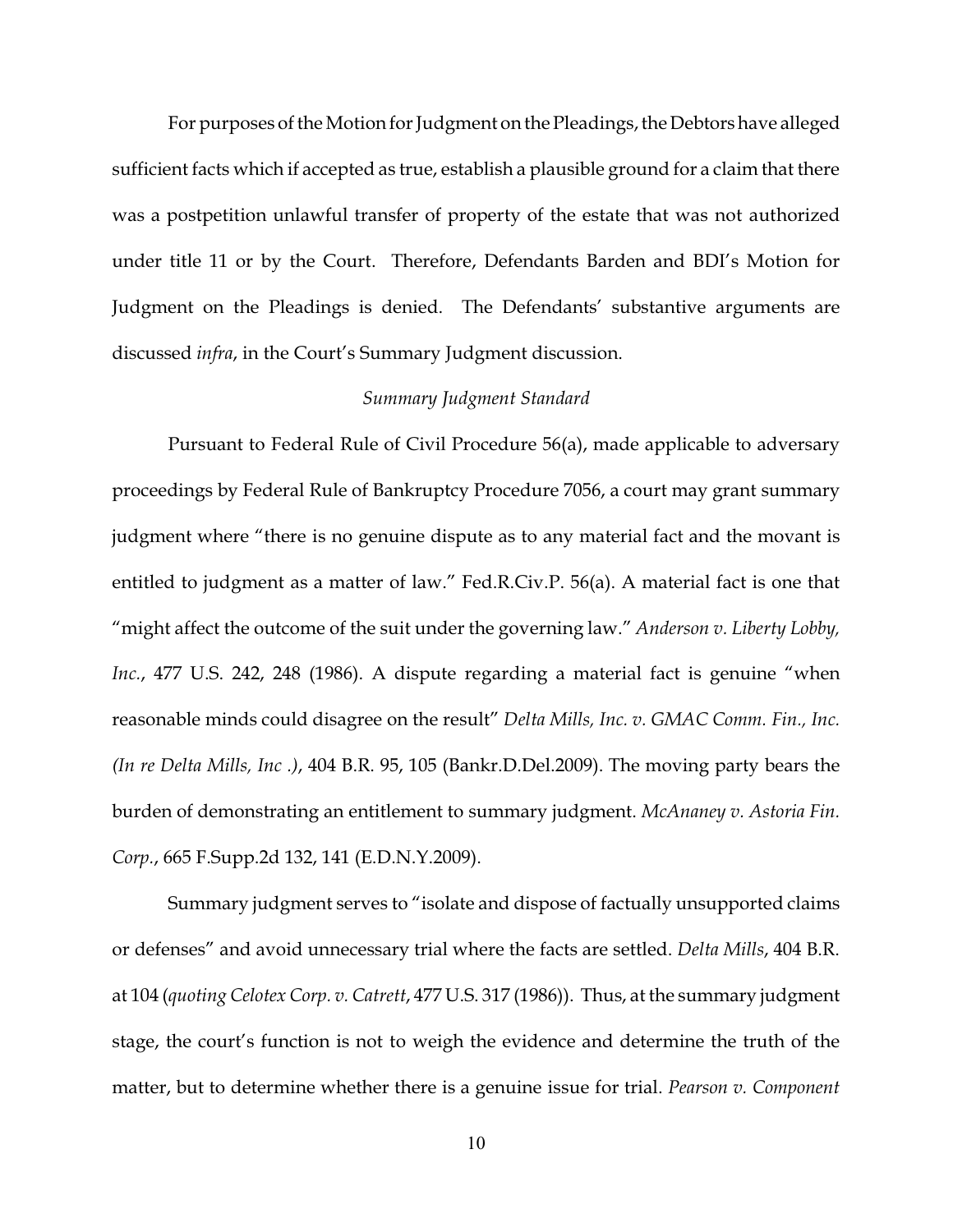*Tech. Corp.*, 247 F.3d 471 (3d Cir. 2001) (*citing Celotex*, 477 U .S. at 317); see also Fed.R.Civ.P. 56(c). In making this determination, the court must view all facts in the light most favorable to the non-movant and must draw all reasonable inferences from the underlying facts in favor of the non-movant. *McAnaney*, 665 F.Supp.2d at 141; *Pastore v. Bell Tel. Co. of Pa.*, 24 F.3d 508, 512 (3d Cir.1994). Any doubt must also be construed in the non-moving party's favor. *Delta Mills*, 404 B.R. at 105.

Once the moving party provides sufficient evidence, the burden shifts to the nonmoving party to rebut the evidence. *Delta Mills*, 404 B.R. at 105. The non-moving party "must do more than simply show that there is some metaphysical doubt as to the material facts." *McAnaney*, 665 F.Supp.2d at 141 (*quoting Caldarola v. Calabrese*, 298 F.3d 156, 160 (2d Cir. 2002)). "[T]he mere existence of some alleged factual dispute between the parties" cannot defeat a properly supported summary judgment motion. *Anderson*, 477 U.S. at 247–48. The dispute must relate to a genuine issue of material fact. *Delta Mills*, 404 B.R. at 105. Thus, a non-moving party cannot defeat a summary judgment motion based on conclusory allegations and denials, but instead must provide supportive argumentsorfacts that show the necessity of a trial. *McAnaney*, 665 F.Supp.2d at 141.

Summary judgment should be granted if, after drawing all reasonable inferences from the underlying facts in the light most favorable to the non-moving party, the court concludes that there is no genuine issue of material fact to be resolved at trial and the moving party is entitled to judgment as a matter of law. Fed.R.Civ.P. 56(a).

11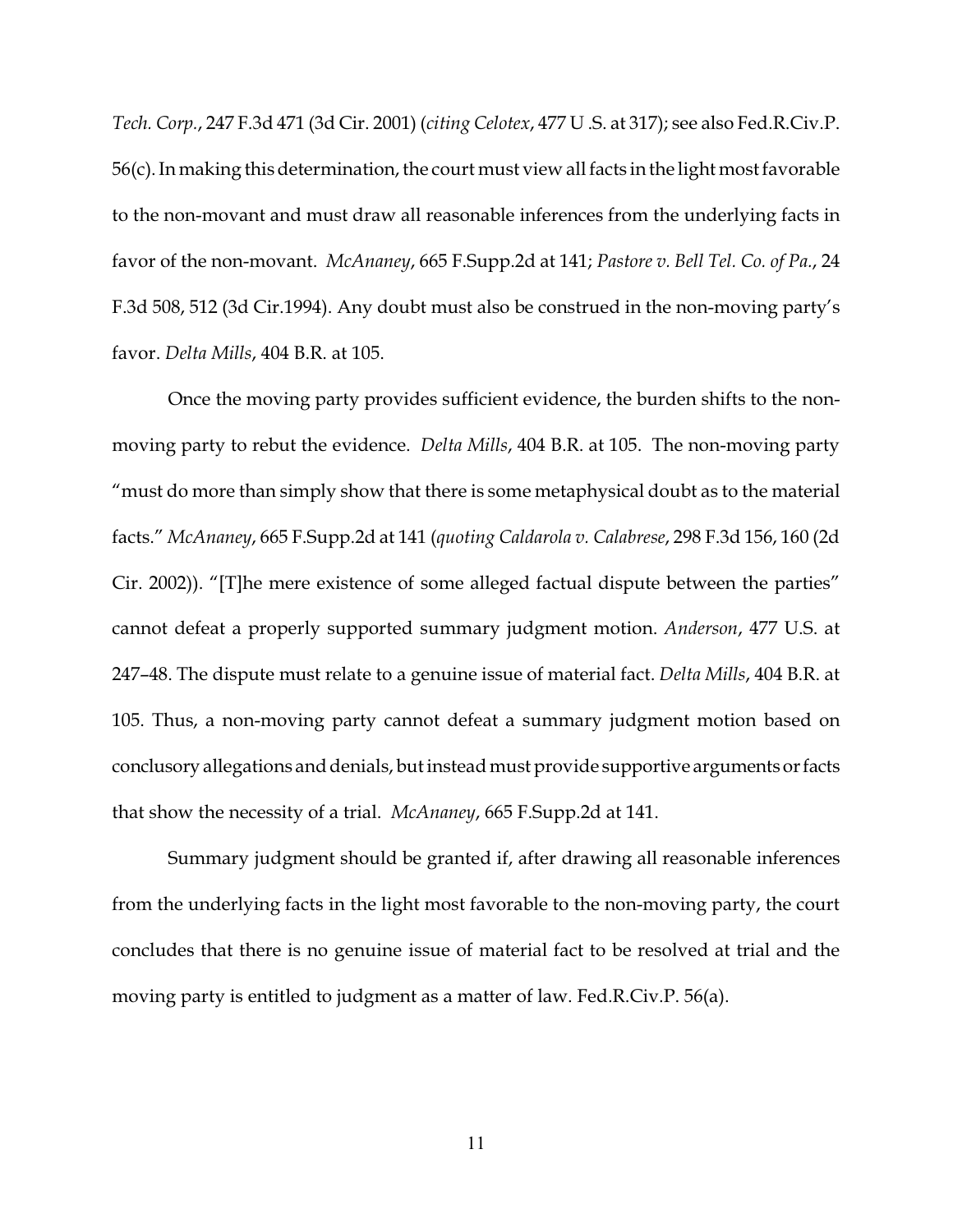The parties' submissions demonstrate that there are no genuine issues of material fact. The issue in this case solely involves issue of law. More specifically, the issue is whether a Debtors' QSub status as a QSub is property of the estate? Under section 549 of the Bankruptcy Code, "the trustee may avoid a transfer of property of the estate that occurs after the commencement of the case; and . . . that is not authorized under [title 11] or by the court." 11 U.S.C. § 549(a); *In re NJ Mobile Dental Practice, P.A.*, 2008 WL 1373706, at \*4 (Bankr. D.N.J. Apr. 7, 2008) (section 549 also empowers debtorin possession to avoid postpetition transfers).

## *A. Was there an Avoidable Transfer of the Property of the Bankruptcy Estate?*

### *1. Is the Debtors' QSub Status Property of the Bankruptcy Estate?*

A bankruptcy estate consists of the debtor's property and it is created at the commencement of the case. *See In re Irwin*, 457 B.R. 413, 418 (Bankr. E.D. Pa 2011); 11 U.S.C. § 541. Section 541 of the Bankruptcy Code broadly defines "property" to include "all legal or equitable interests of the debtor in property as of the commencement of the case." *See Begier v. I.R.S.*, 496 U.S. 53, 58 (1990) (defining an interest of the debtor in property as "that property that would have been part of the estate had it not been transferred before the commencement of bankruptcy proceedings."); *United States v. Whiting Pools,* 462 U.S. 198, 204 (1983) ("Both the congressional goal of encouraging reorganizations and Congress' choice of methods to protect secured creditors suggest that Congress intended a broad range of property to be included in the estate."); *Official Committee of Unsecured Creditors v. R.F. Lafferty & Co., Inc.*, 267 F.3d 340, 357 (3d Cir. 2001); 11 U.S.C. § 541(a)(1). "The scope of [§ 541] is very broad and includes property of all descriptions, tangible and intangible."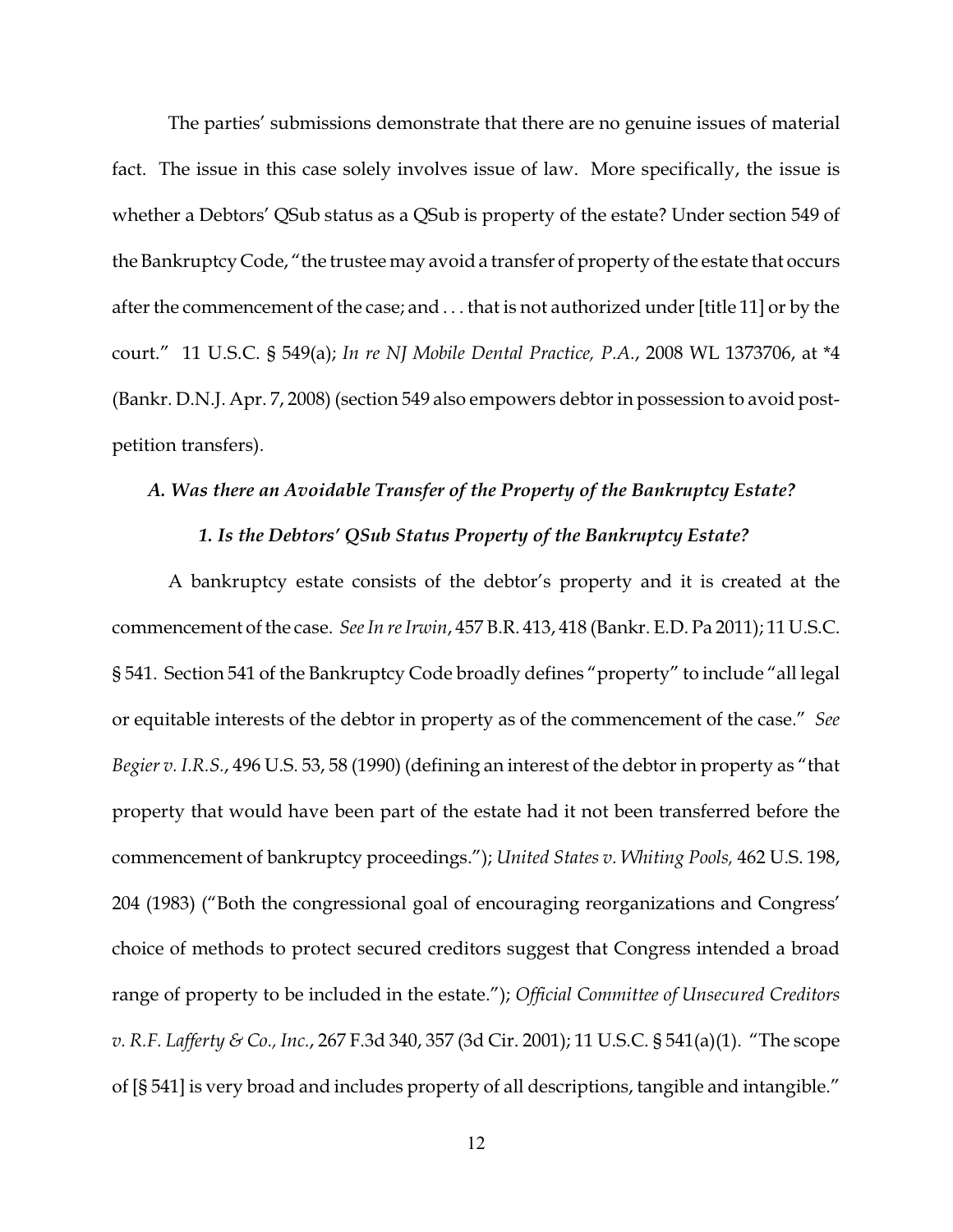*In re Central Ark. Broadcasting Co.*, 68 F.3d 213, 214 (8th Cir.1995).

Nonetheless, section 541 of the Bankruptcy Code does not specifically define what constitutes an interest in property. "The legislative history of § 541(a) indicates that it is expansive and includes 'all kinds of property, including tangible or intangible property, causes of action ... and all other forms of property specified in section 70(a) of the Bankruptcy Act.'" *In re Forman Enters., Inc.*, 281 B.R. at 611 (citing *U.S. v. Whiting Pools*, 462 U.S. 198, 205 n. 9, 103 S.Ct. 2309, 76 L.Ed.2d 515 (1983). "'Generally, property belongs to the debtor ... if its transfer will deprive the bankruptcy estate of something which could otherwise be used to satisfy the claims of creditors.'" *In re Feiler*, 230 B.R. 164, 167 (B.A.P. 9th Cir. 1999) (*quoting In re Bullion Reserve of N. Am.*), 836 F.2d 1214, 1217 (9th Cir. 1988)).

Non-debtor parent BDI's subchapter "S" election under IRC § 1362 resulted in the Debtors' treatment as a QSub under IRC § 1361(b)(3)(B)). As a result of BDI's subchapter "S" election under title 26 § 1362 of the United States Code, federal law will determine whether the Debtors hold a property interest in its QSub status. Numerous federal courts have previously held that a debtor's prepetition status as an "S" corporation is property of the estate. *See Parker v. Saunders (In re Bakersfield Westar)*, 226 B.R. 227, 233-34 (B.A.P. 9th Cir. 1998) (finding that debtor's right to make or revoke its subchapter S status is property of th estate)*; In re Frank Funaro Inc. v. Funaro (In re Frank Funaro Inc.)*, 263 B.R. 892, 898 (B.A.P. 8th Cir. 2001) (adopting *Bakersfield* for proposition that debtor has property interest in"S" corporation status); *Walterman Implement Inc. v. Walterman (In re Walterman Implement Inc.)*, 2006 WL 1562401, \*3 (Bankr. N.D. Iowa May 22, 2006) (same); *Guinn v. Lines (In re Trans-Lines W., Inc.)*, 203 B.R. 653, 661-62 (Bankr. E.D. Tenn. 1996) (finding that an "S"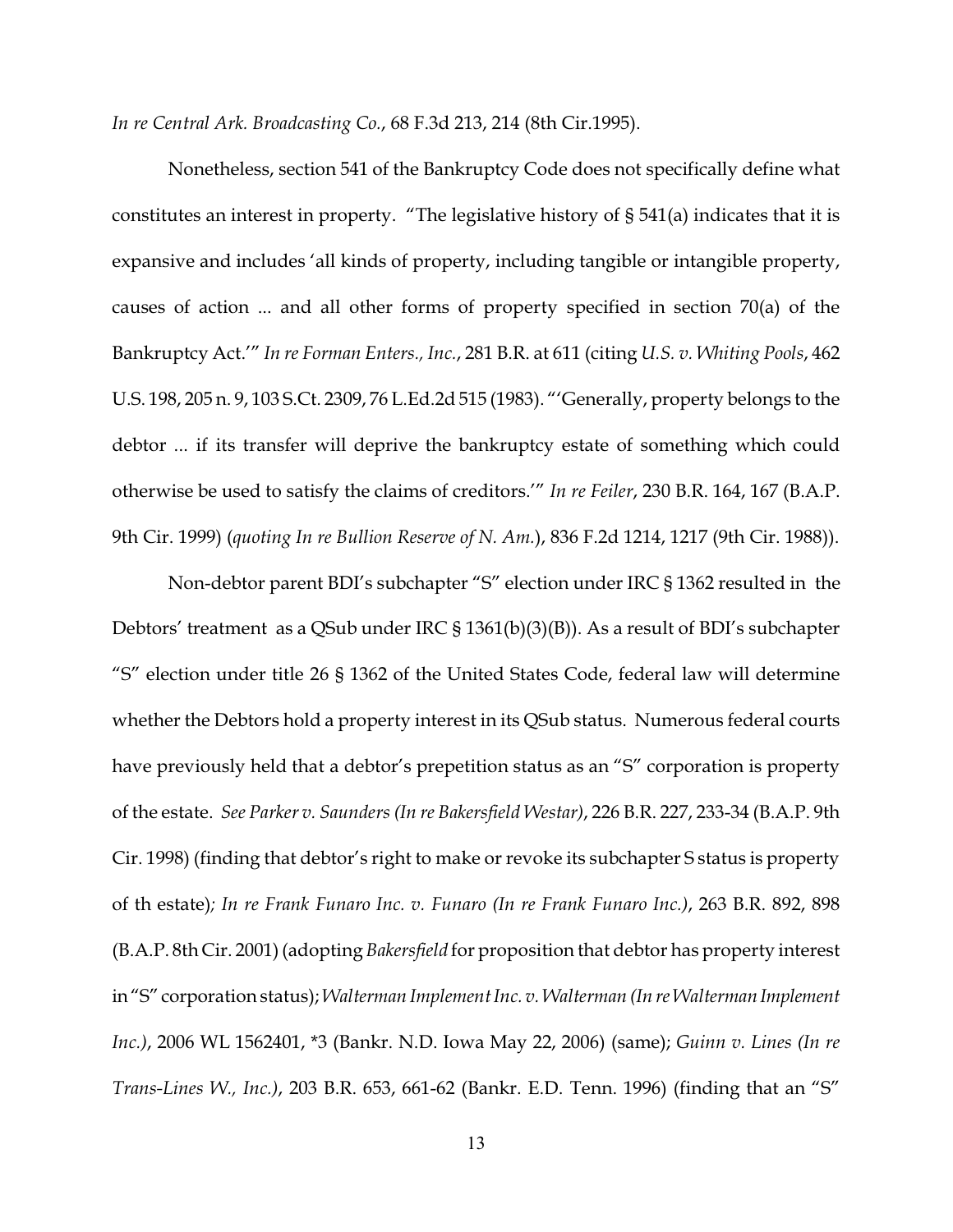corporation's tax status constitutes property interest under the Bankruptcy Code); *In re Cumberland Farms, Inc.*, 162 B.R. 62, 66-67 (Bankr. D. Mass. 1993) (finding that the debtor has a property interest in the tax savings that result from its "S" corporation status).

Additionally, some of those courts have held that the "S" corporation's status is property of the estate because of the tax benefits that status confers on the debtor. *See In re Feiler*, 230 B.R. at 168 (holding that a debtor's right to carry forward or carry back a net operating loss is property of the estate. The court noted that in addition to the ability to control the right to make or revoke a net operating loss election, the tax benefits resulting from the revocation of the election shifted "an obligation of the debtor-corporation's principals, and payment of those tax liabilities would have diminished estate funds that would otherwise have been available to satisfy the claims of the debtor-corporation's creditors."); *In re Bakersfield Westar*, 226 B.R. at 233-34 ("The ability to not pay taxes has a value to the debtor-corporation in this case . . . [as a result of the revocation of the debtor's "S" corporation status] [t]he debtor's estate will be required to pay the capital gains taxes on an administrative expense priority basis, and its payment of the taxes will diminish the amount of monies that would otherwise be available to satisfy claims of the debtor's remaining creditors."); *In re Cumberland Farms*, *Inc.*, 162 B.R. at 66-67 (finding that the debtor has a property interest in the tax savings that result from its "S" corporation status).

This Court agrees with other courts that have held that a debtor "S" corporation, or in this case its wholly-owned QSub, has a property interest in the benefits that status affords the debtor, most importantly the ability to pass-through tax liability and the net operating losses to its ultimate shareholders. *Bakersfield,* 226 B.R. at 233-34 (finding that the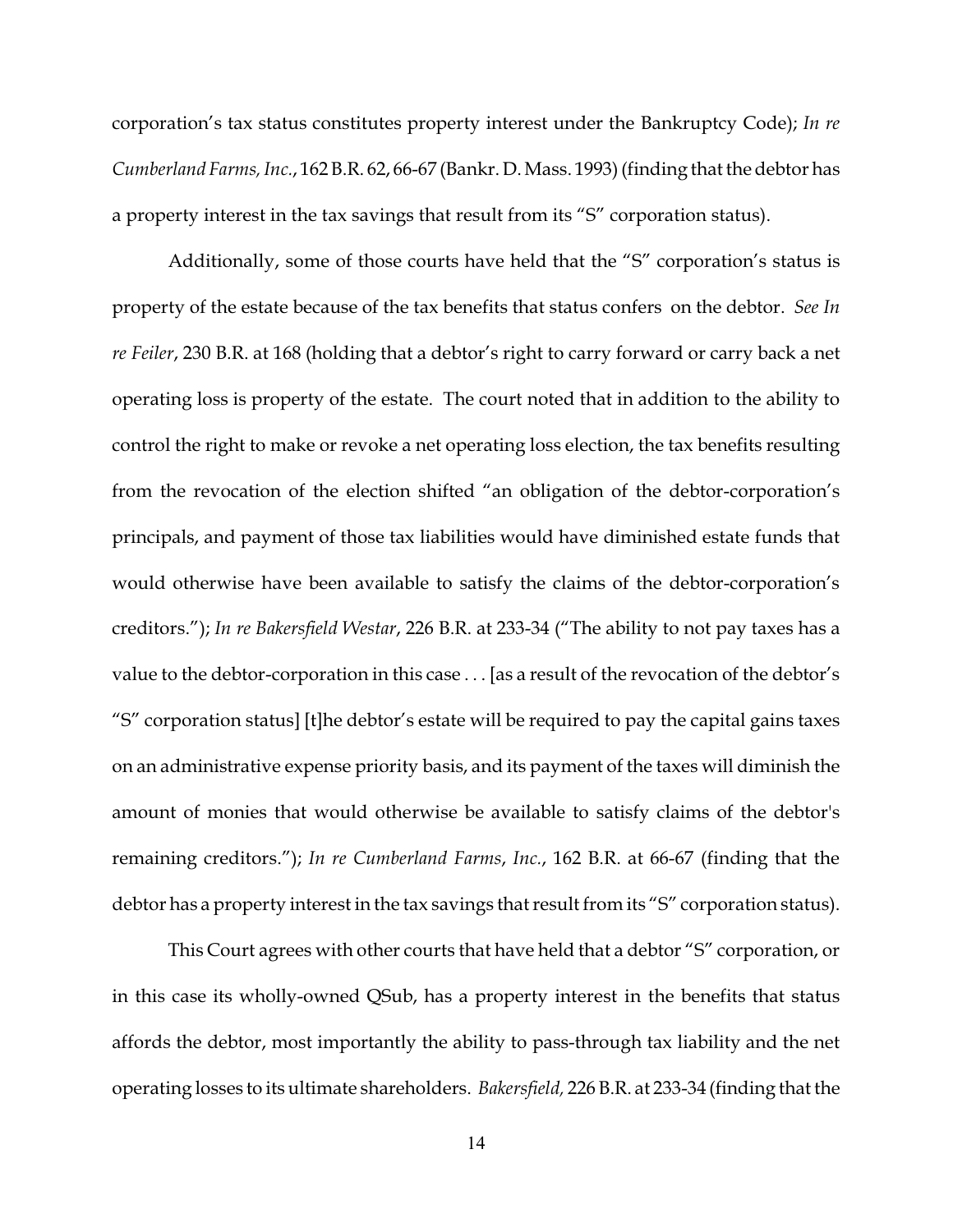debtor had a property interest in its subchapter S status where revocation required estate to pay \$400,000 in taxes otherwise owed by shareholders). In *In re Cumberland Farms, Inc.,* the court had to decide whether the debtor "S" corporation had a property interest in the tax savings that resulted from its "S" corporation status. *Id.* at 64-65. The court held that the Debtors' "S" corporation had a property interest in the benefit of minimizing future tax payments. *Id.* at 66-67.

Similarly, the Court in *Bakersfield* in part premised its holding that a debtor's "S" status is estate property on the ground that the revocation of that "S" status would require the debtor's estate to pay taxes that it would otherwise not be required to pay and "diminish the amount of monies available to satisfy claims of the debtor's remaining creditors." 226 B.R. at 234. *See also In re Feiler*, 230 B.R. at 168 ("As a result of the revocation, the estate's substantial capital gains tax liabilities became an obligation of the estate and its creditors, rather than remaining an obligation of the debtor-corporation's principals, and payment of those tax liabilities would have diminished estate funds that would otherwise have been available to satisfy the claims of the debtor-corporation's creditors. *Id.* at 168 (*quoting In re Bakersfield Westar*, 226 B.R. at 230, 233-34). Consequently, because the debtor-corporation's subchapter "S" status provided the debtor-corporation the ability to pass-through capital gains tax liabilities to its principals, the right to make or revoke its subchapter "S" status had value to the debtor and constituted property or an interest of the debtor in property. *Id.*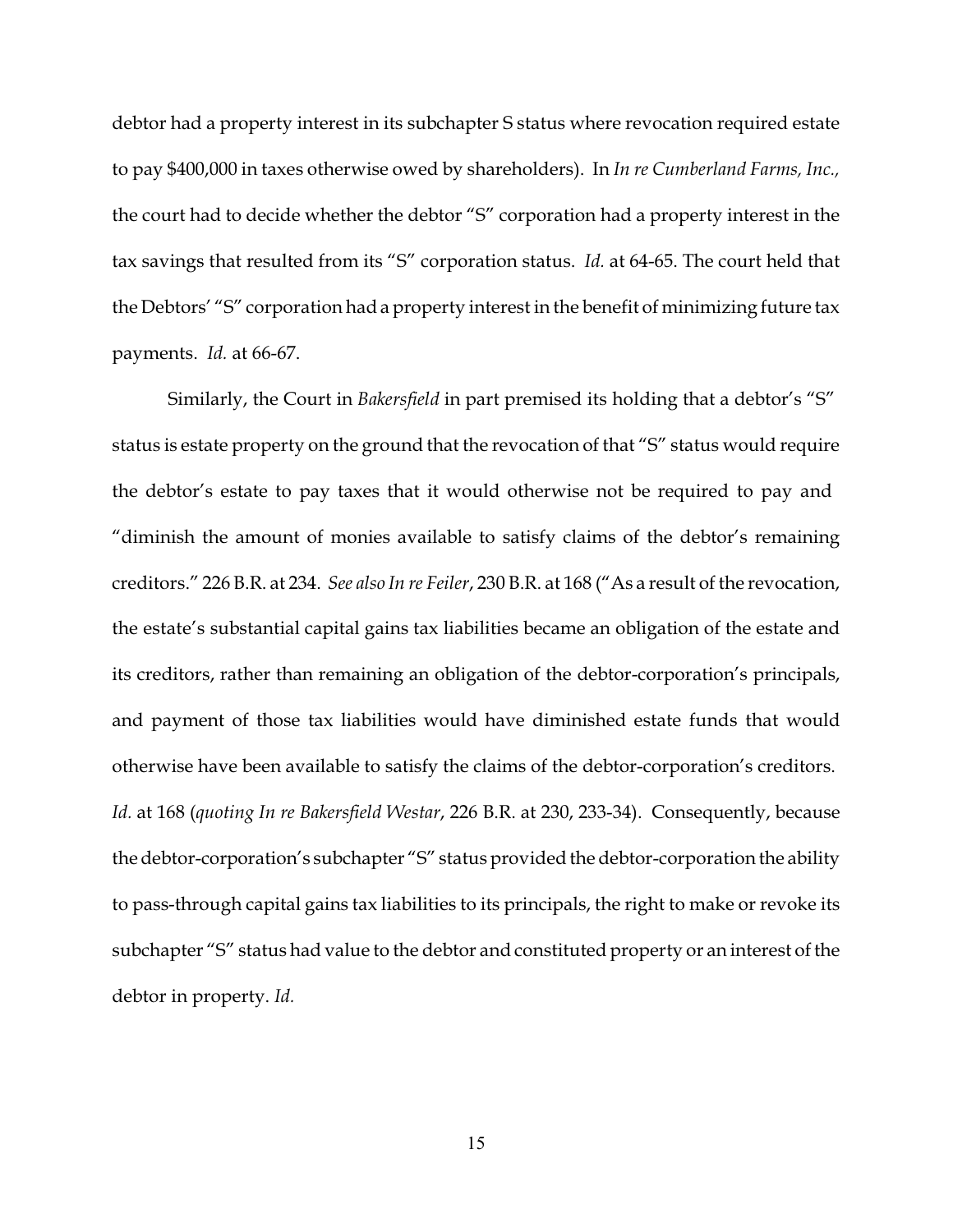As established by the case law, a wholly-owned QSub, like an "S" corporation, has a property interest in the benefits that status affords the debtor, most notably the right of the estate to be free of a heavy tax burden that will "diminish estate funds that would otherwise have been available to satisfy the claims of the debtor-corporation's creditors." *In re Feiler*, 230 B.R. at 168; *See also In re Bakersfield Westar*, 226 B.R. at 230.

As a Qsub, the Debtors enjoyed a special tax status that allowed them to pass-their its taxable income and net operating losses to its shareholders. The significance of this benefit is not lost on the Court. Prior to the Revocation, all of the Debtors' net operating losses flowed up from MSC II to BDI, and then ultimately to Defendant Barden. As the controlling shareholder of multiple pass-through "S" corporate entities (BDI and the Debtors), Barden received an enormous tax benefit. Barden, as the sole shareholder of BDI and CEO of BDI and each of the Debtors, elected to treat BDI as an "S" corporation in 2005. After this initial election, Barden, who controlled BDI, then had BDI elect to treat its wholly-owned subsidiary, MSC II, as a QSub under IRC § 1361(b)(3)(A). The net tax effect of these elections is that all of the income and losses of the underlying "S" corporations flowed up to Barden and allowed Barden to enjoy the benefits of the Debtors' prepetition net operating losses to offset his personal income tax.

Conversely, once the Debtors filed for bankruptcy protection, BDI's "S" corporation status and the QSub status no longer benefitted Barden. Postpetition, as a result of the "S" corporation election and QSub election, Barden was faced with the very real possibility of having to pay ordinary income taxes and capital gains taxes on the pass-through treatment of the Debtors' income and potential sale of assets of his companies. The Revocation of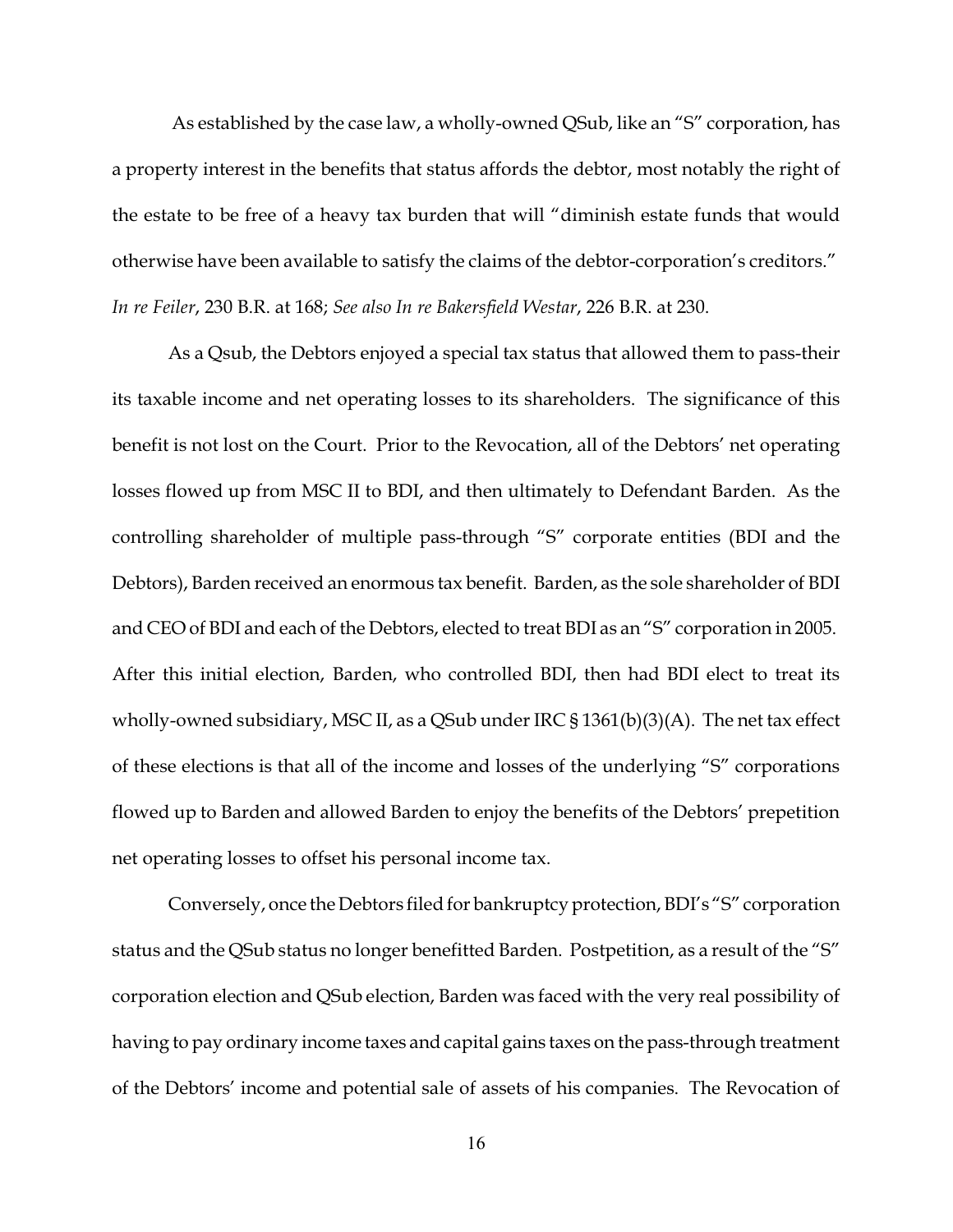BDI's "S" status and, by operation of the IRC, the Debtors' QSub's status, helped Barden to avoid potentially negative tax consequences. By operation of the IRC and Treasury Regulations, the Revocation of BDI's "S" status automatically terminated MSC II's QSub status and converted both entities into "C" corporations. The result was the reversal of the beneficial prepetition flow-through treatment of net operating losses to the controlling shareholder, Barden. 26 U.S.C. §§ 1361(b)(3)(B)-(C), 1362(d); 26 C.F.R. §§ 1.1361-4(a), 1.1361-5(a)-(b), 1.1362-2(a).

The Court disagrees with the Defendants that the Revocation merely caused collateral change to MSC II. The Revocation was not a change without significance. The affect of the Revocation is that a potentially significant tax burden was shifted from Barden, as controlling shareholder of pass-through "S" corporation entities, back to the Debtors. As a result of the Revocation, potential tax liabilities became an obligation of the estate and its creditors, and the payment of those tax liabilities will diminish estate funds that would have been available to satisfy creditors' claims.

The *Bakersfield* Court aptly addressed this type of attempted bankruptcy tax planning; "[t]hus, the decision to revoke the debtor's sub-chapter S status appears to reflect careful tax planning, and the Revocation appears to represent an effort by the Saunders to manipulate the bankruptcy system to their personal advantage under the guise of professional tax planning." *Bakersfield*, 226 B.R. at 236. Here, the Debtors as a whollyowned QSub have a property interest in that status under § 541 of the Bankruptcy Code because of the significant tax benefits it provided them, namely, to pass-through income and loss to its sole shareholder, Barden. Defendant Barden enjoyed the benefits of the "S"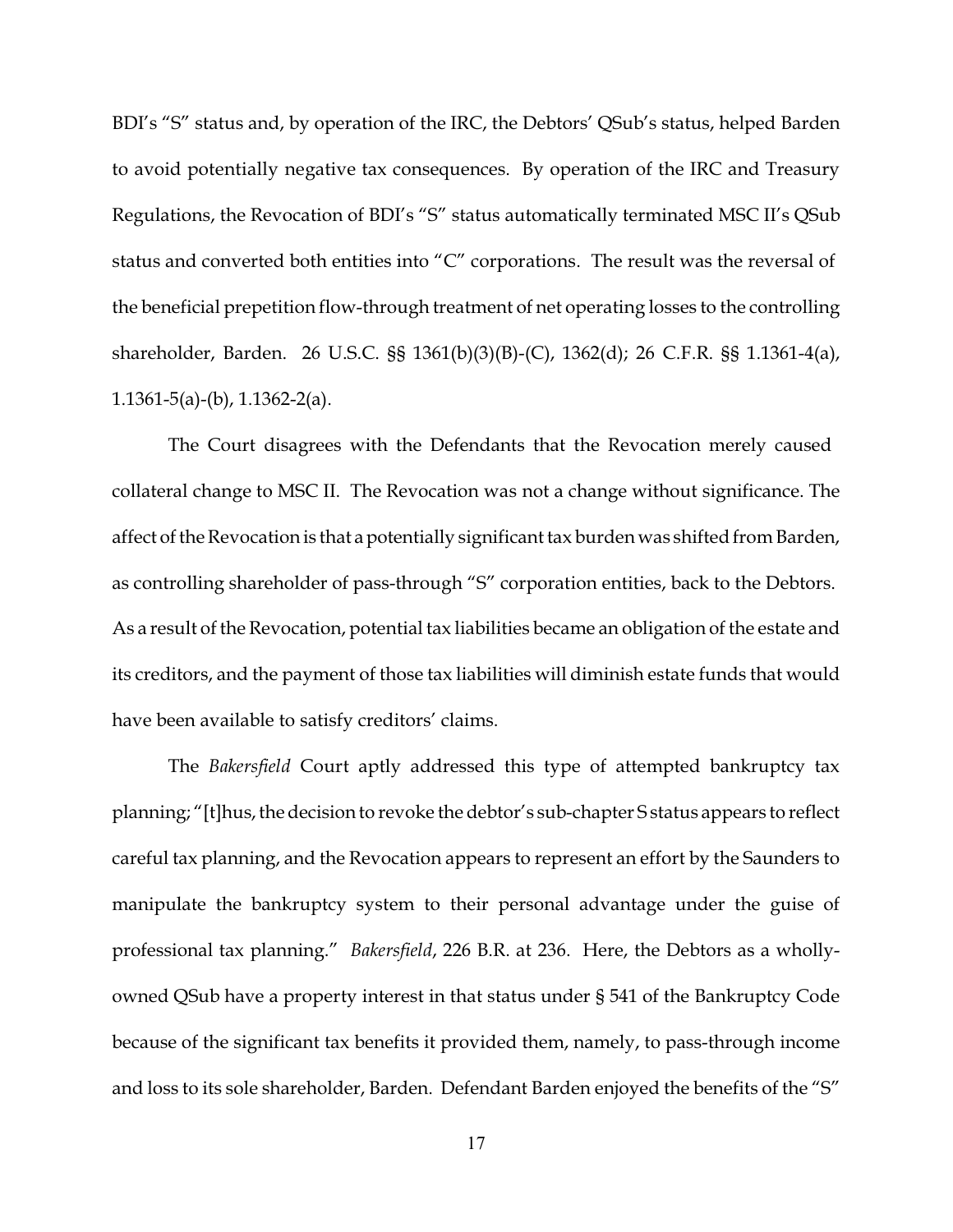corporation election and QSub election through his ability to utilize the Debtors' net operating losses to offset his own personal income. Now he must also bear the burden of any post-petition tax liabilities attributable to the Debtors. After the Revocation of the Debtors' QSub status, a potentially significant tax liability has been transferred back to the estate and will reduce the creditors' recovery. The Debtors' status as a QSub has very real and significant value and is property of the estate. Debtors were damaged by the Revocation under the guise of tax planning.

Defendants Barden, BDI, and the IRS argue that the QSub has no property interest in its tax status because the QSub has no separate for tax purposes from the "S" corporation. QSub status is dependent on an election of the "S" corporation parent. The Court disagrees that a QSub cannot have a property interest in its tax status because the decision to elect or revoke that tax status is held by a non-debtor. The Second Circuit has held that property interests include rights that may be intangible and/or contingent on a non-debtor's actions. *See e.g. Official Committee of Unsecured Creditors v. PSS Steamship Co. (In re Prudential Lines Inc.),* 928 F.2d 565, 570 (2d Cir. 1991) (rejecting the non-debtor parent's argument that because the debtor was a subsidiary member of a consolidated group, the common parent of that group, and not the debtor, controlled the group's use of the net operating losses. The Second Circuit affirmed the bankruptcy court's order enjoining a non-debtor parent corporation from taking a stock deduction that would have prevented its debtor subsidiary from claiming its net operating losses.). The Third Circuit has also held that "[p]roperty of the estate 'includes all interests, such as . . . contingent interests and future interests, whether or not transferable by the debtor.'" *Pension Transfer*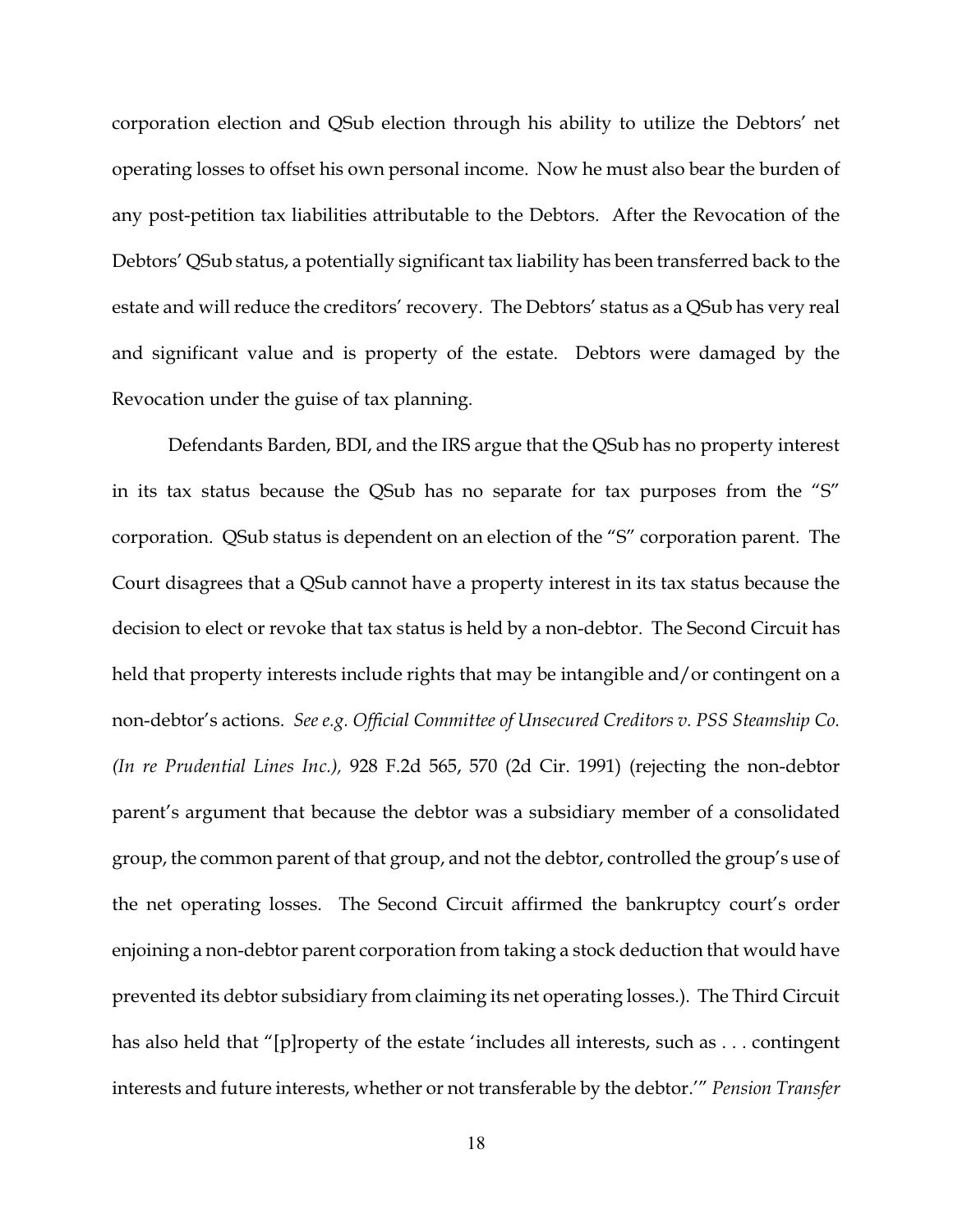*Corp. v. Beneficiaries Under Third Amendment to Fruehauf Trailer Corp. Ret. Plan (In re Fruehauf Trailer Corp.)*, 444 F.3d 203, 211 (3d Cir. 2006) (quoting *Prudential*, 928 F.2d at 572). Despite the fact that MSC II's QSub status is dependent on an election of the non-debtor "S" corporation, BDI, MSC II has a property interest in its QSub status.

The IRS argues that the cases the Debtors cite for the proposition that an "S" corporation's subchapter S status is property of the estate do not support the Debtors' arguments because the holdings in each of those cases were based on the rationale that an "S" corporation has the right to make or revoke its subchapter S status. IRS Reply Brief at 8-9 (D.I. 50). The IRS argues that unlike "S" corporations, QSubs do not have the right to make or revoke their QSub tax status, "[r]ather, the QSub's status depends entirely on the actions of their parent corporation." *Id.* at 9. The IRS asserts that the cases Debtors cite are inapposite.

The Court disagrees with the Defendant's contention that because the Qsub does not have the right to make or revoke its QSub status, that the QSub does not have a property interest in its tax status. IRC § 1362(a) provides that a small business corporation can elect to be treated as an "S" corporation and that the election is only valid if all of the shareholders consent to the "S" corporation election. *See* 26 U.S.C. § 1362(a)(1)-(2). In conjunction with IRC § 1362(a) governing "S" corporation election, IRC § 1361(b)(3)(B) defines what qualifies as a wholly-owned qualified subchapter "S" subsidiary. IRC § 1361(b)(3)(B) provides that the subsidiary will be treated as a QSub if (1) it is wholly-owned by an "S" corporation, and (2) the "S" corporation elects to treat the subsidiary as a qualified subchapter S subsidiary. IRC § 1361(b)(3)(B). Although MSC II's QSub status was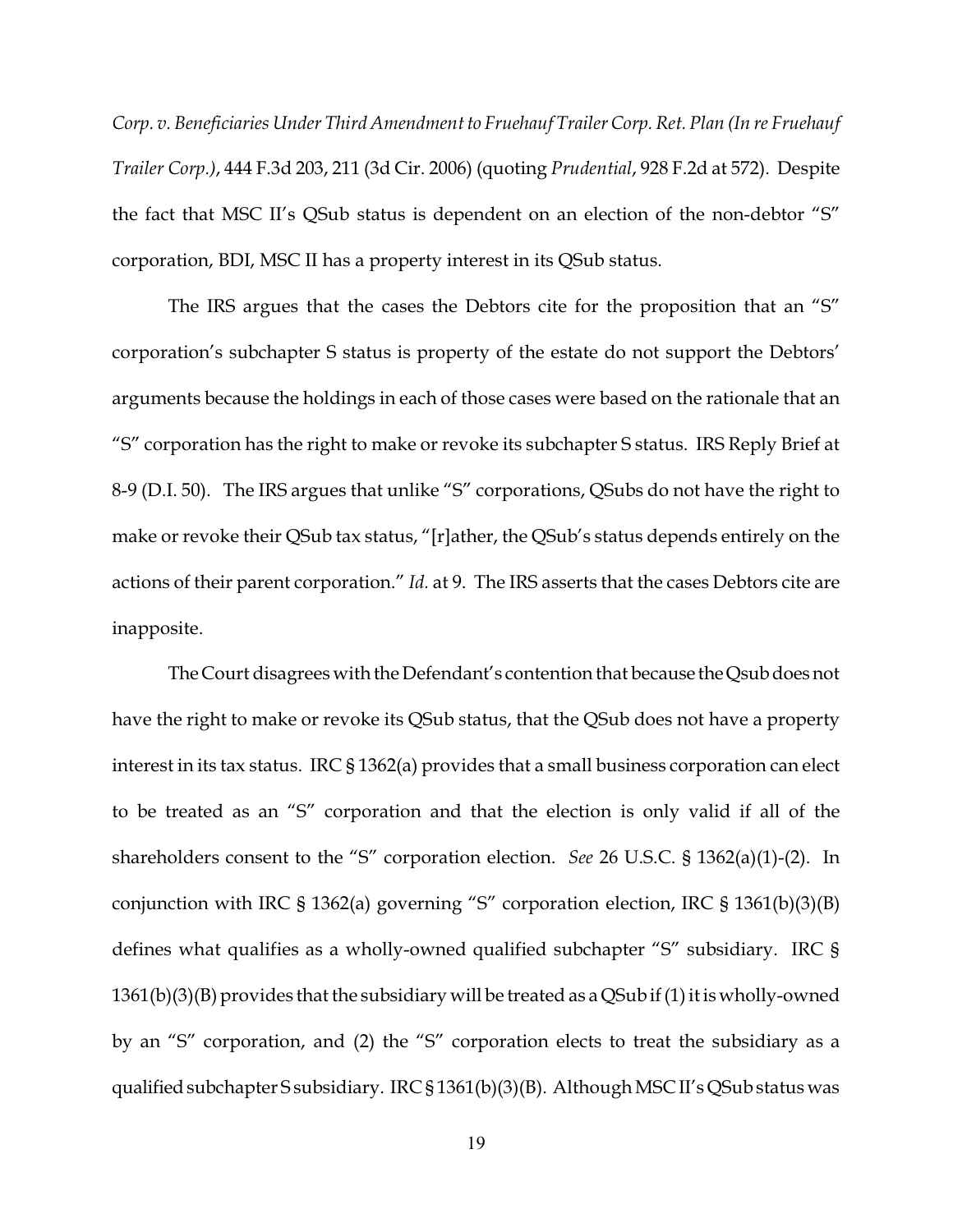dependent on BDI's election, *Prudential* established that a property interest may exist even if contingent on a non-debtor's actions. MSC II's interest in the QSub status was property of the estate.

Furthermore, regardless that the IRC provides that the "S" corporation or QSub elections are controlled by the "S" corporation, the reality is that both elections are controlled by the principal shareholders of the "S" corporation. In a corporate group such as the Debtors, with wholly-owned subsidiaries owned by a single principal shareholder, this reality becomes even more clear. Defendant Barden is the sole shareholder and principal of BDI, the "S" corporation. BDI in turn owns one hundred percent of MSC II, the QSub. Although BDI elected to treat MSC II as a QSub, in reality that decision was made by BDI's sole shareholder, Defendant Barden. The same applies to the Revocation.

Finally, the Defendants' argument that the Debtors' "S" corporation cases are inapposite is not persuasive. The Defendants' argument presumes that the holdings that an "S" corporation has a property interest in its "S" corporation status were based exclusively on the rationale that an "S" corporation has the right to make or revoke its subchapter "S" status, and those rights are what constituted an interest of the debtor in property. The Defendants argue that because a QSub does not have the right to make or revoke its QSub status, the holdings on the "S" corporation decisions are inapplicable.

The Court disagrees. The fact that the "S" corporation has the right to make or revoke its subchapter S status was not the only rationale and basis for the rulings that an "S" corporation has a property interest in its "S" corporation status. As expressed in the decisions, those courts also gave consideration to other factors such as the benefit that the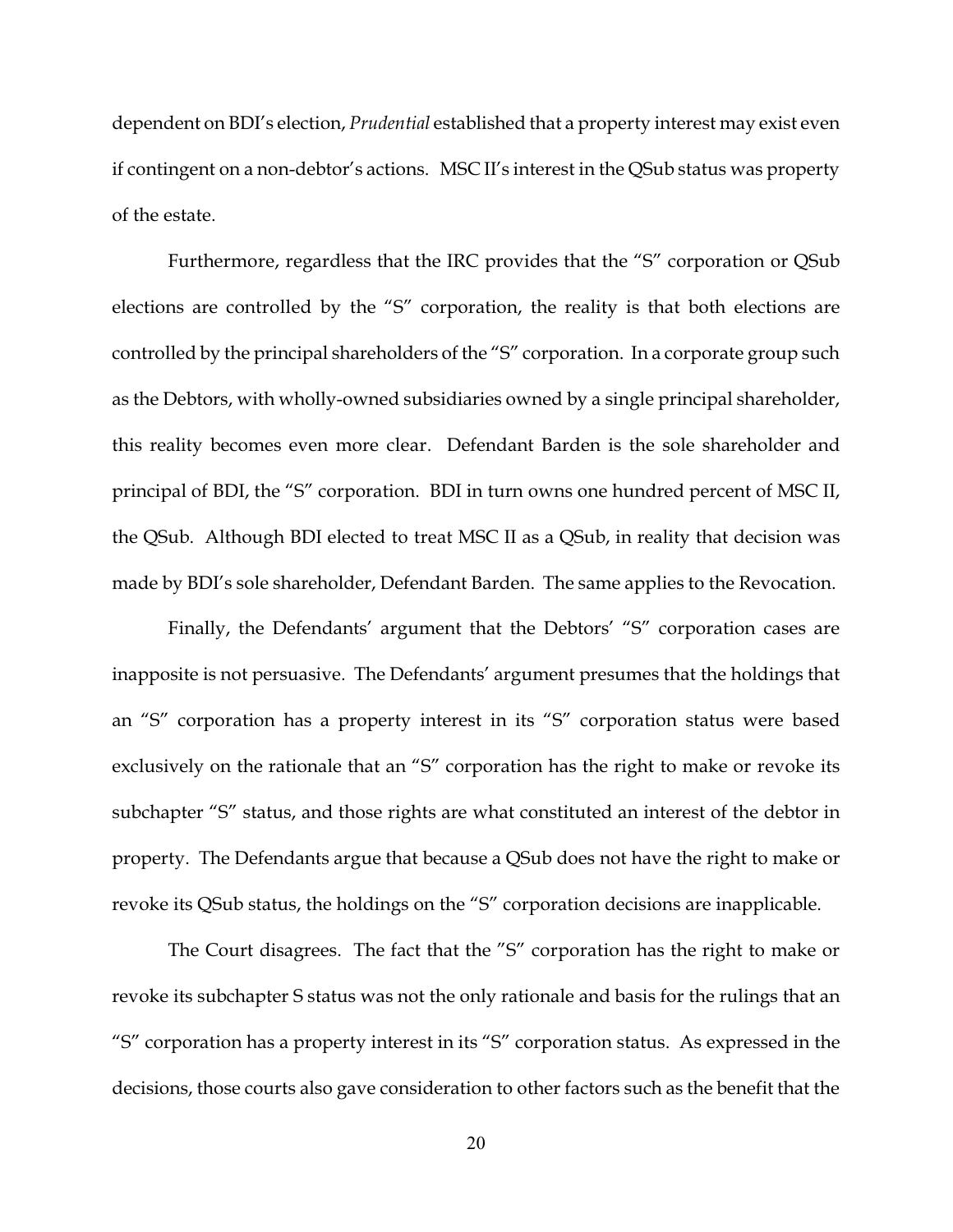status conferred on the estate. This includes minimizing tax liability and avoiding the shifting of a tax burden from the principal shareholder back onto the estate and the estate's creditors. *See In re Bakersfield Westar*, 226 B.R. at 234; *In re Cumberland Farms, Inc.*, 162 B.R. at 66-67; *In re Feiler*, 230 B.R. at 168 (holding that a debtor's right to carry forward or carry back a net operating loss is property of the estate while also noting that in addition to the ability to control the right to make or revoke a net operating loss election, the tax benefits resulting from the revocation of the election shifted "an obligation of the debtor-corporation's principals, and payment of those tax liabilities would have diminished estate funds that would otherwise have been available to satisfy the claims of the debtor-corporation's creditors.").

The cited cases which premise holdings on the tax benefits that the "S" corporation status conferred on the debtors, apply equally to both "S" corporations and QSubs. Like an "S" corporation, a QSub benefits from its status as a pass through entity. The primary benefit is that all income earned by the QSub is passed through and up to the "S" corporation and then further passed on to the "S" corporation shareholders. The ability to minimize or eliminate tax liability is a significant benefit to the estate and will help preserve a larger portion of estate funds to satisfy creditors' claims. *See In re Feiler*, 230 B.R. at 168; *See also In re Bakersfield Westar*, 226 B.R. at 230. The fact that the QSub does not itself have the ability to make or revoke its QSub status is a statutory anomaly. As explained *infra*, the right to make or revoke the election to be treated as an "S" corporation is in reality controlled by the corporation's shareholders and they equally control the right of the QSub to be treated as a QSub by having the "S" corporation make the § 1361(b)(3)(B)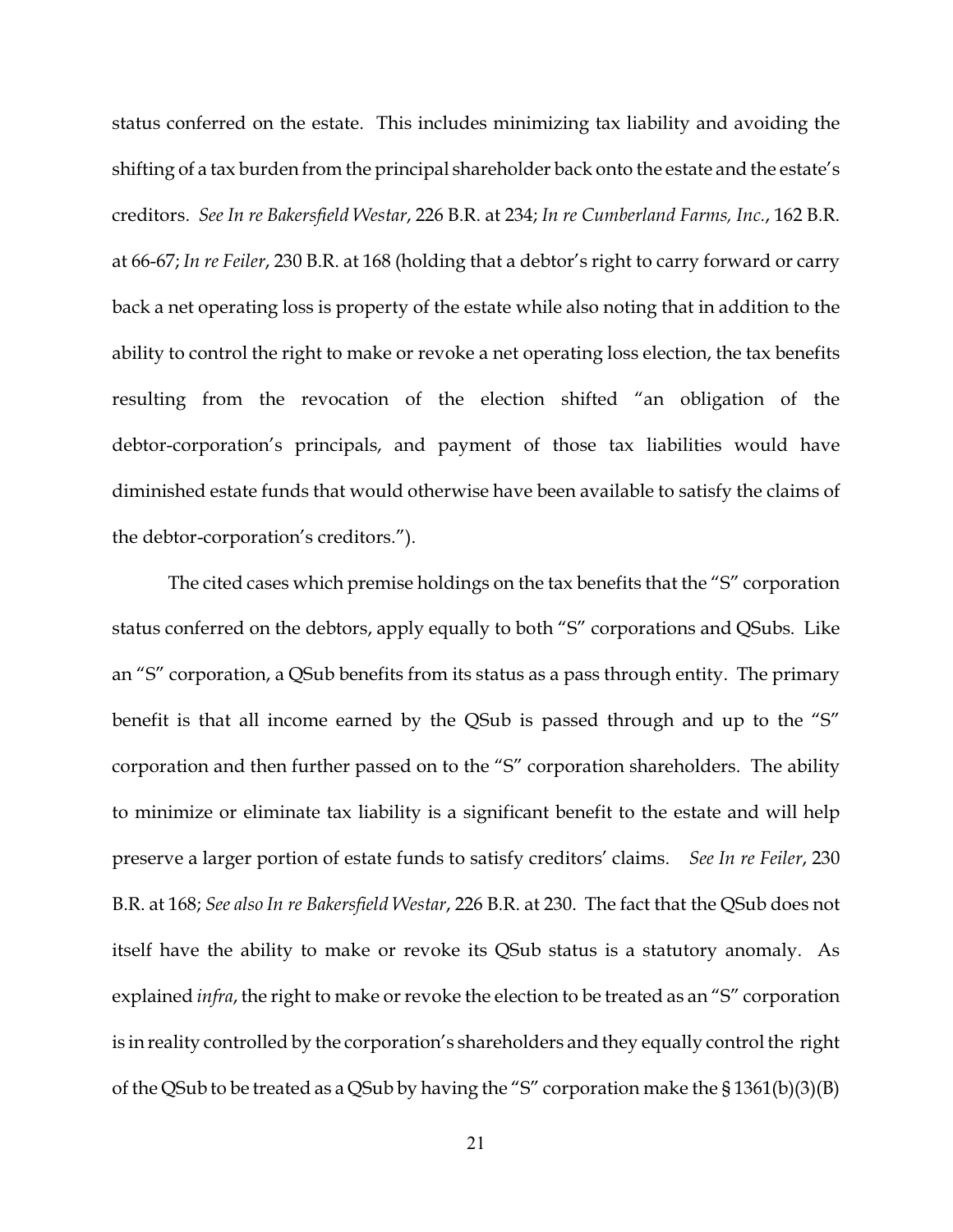election for Qsub treatment. Therefore, the case law that takes into consideration the benefits that the "S" corporation's status conferred on the Debtors in determining that the status is property of the estate is equally applicable to Qsubs. As a result, the Court holds that a wholly-owned QSub has a property interest in the tax benefits that status affords the debtor, most notably the right to be free from a heavy tax burden, and the right to prevent a shifting of tax liability from the shareholders to the QSub through a revocation of the "S" corporation's status, that by operation of the IRC revokes the QSub's status.

## *2. Was the Revocation of BDI's "S" Corporation Status and Termination of the Debtors' QSub Status a Transfer?*

BDI's revocation of its "S" corporation status automatically terminated MSC II's QSub status by operation of 26 C.F.R. §§ 1.1361-5(a)(ii), 1.1362-2(a). BDI and Barden do not dispute they revoked BDI's status as an "S" corporation. The legal issue is whether this revocation and automatic termination resulted in a transfer under Bankruptcy Code § 549. The Bankruptcy Code broadly defines transfer to include "every mode, direct or indirect, absolute or conditional, voluntary or involuntary, of disposing of or parting with property or with an interest in property." 11 U.S.C. § 101(54). The courts in *Bakersfield* and *Trans-Lines* both found that because the revocation of a debtor's status as an "S" corporation is an irrevocable election under the IRC, the revocation is a transfer of the debtor's property under the Bankruptcy Code. *See e.g.*, *Bakersfield*, 226 B.R. at 233-36; *Trans-Lines*, 203 B.R. at 661-63. Similarly, in the present case the Defendants' Revocation of BDI's "S" corporation status, automatically and irrevocably terminated MSC II's QSub status and as a result the Revocation caused a transfer of property from the bankruptcy estate.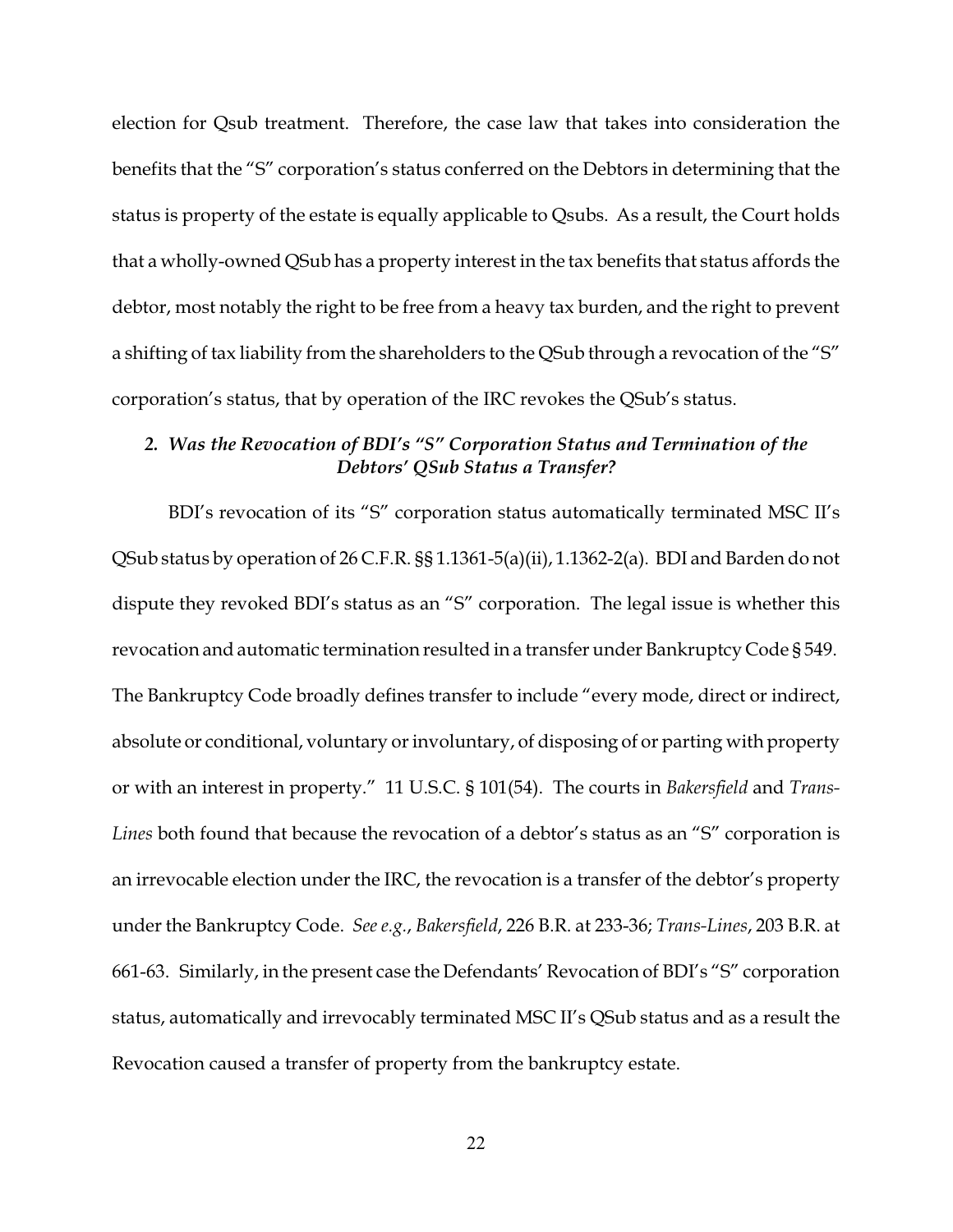#### *3. Did the Transfer Occur Post-Petition?*

Both BDI and Barden admit that they revoked BDI's "S" corporation status after the petition date. BDI/Barden Answer at ¶ 21. Therefore there is no genuine dispute that the revocation and the transfer occurred post-petition.

### *4. Was the Transfer Unauthorized?*

Both BDI and Barden admit that they made the Revocation without seeking permission or notifying the Court or the Debtors. BDI/Barden Answer at ¶ 23. Additionally, the revocation was not authorized by any provision of the Bankruptcy Code. Therefore, the Revocation was unauthorized and avoidable pursuant to § 549 of the Bankruptcy Code.

## *B. Was The Revocation a Violation of the Automatic Stay?*

The Court will grant the Debtors' Motion for Summary Judgment as to Count II of the Complaint because the Revocation violated the automatic stay imposed by Section 362 of the Bankruptcy Code. Section 362 of the Bankruptcy Code prohibits any act "to exercise control over property of the estate," including the post-petition transfer of the debtor's property. 11 U.S.C. § 362(a)(3). Any act in violation of the stay is void and has no effect. *See e.g., In re Hull,* 2003 WL 22000599, at \*1 (Bankr. D. Del. 2003).

The automatic stay is violated "where a non-debtor's action with respect to an interest that is intertwined with that of a bankrupt debtor would have the legal effect of diminishing or eliminating property of the bankrupt estate." *Prudential*, 928 F.2d at 574. A wholly-owned QSub has a property interest in the tax benefits that status affords the debtor, most notably the right of the estate to be free of a heavy tax burden that will